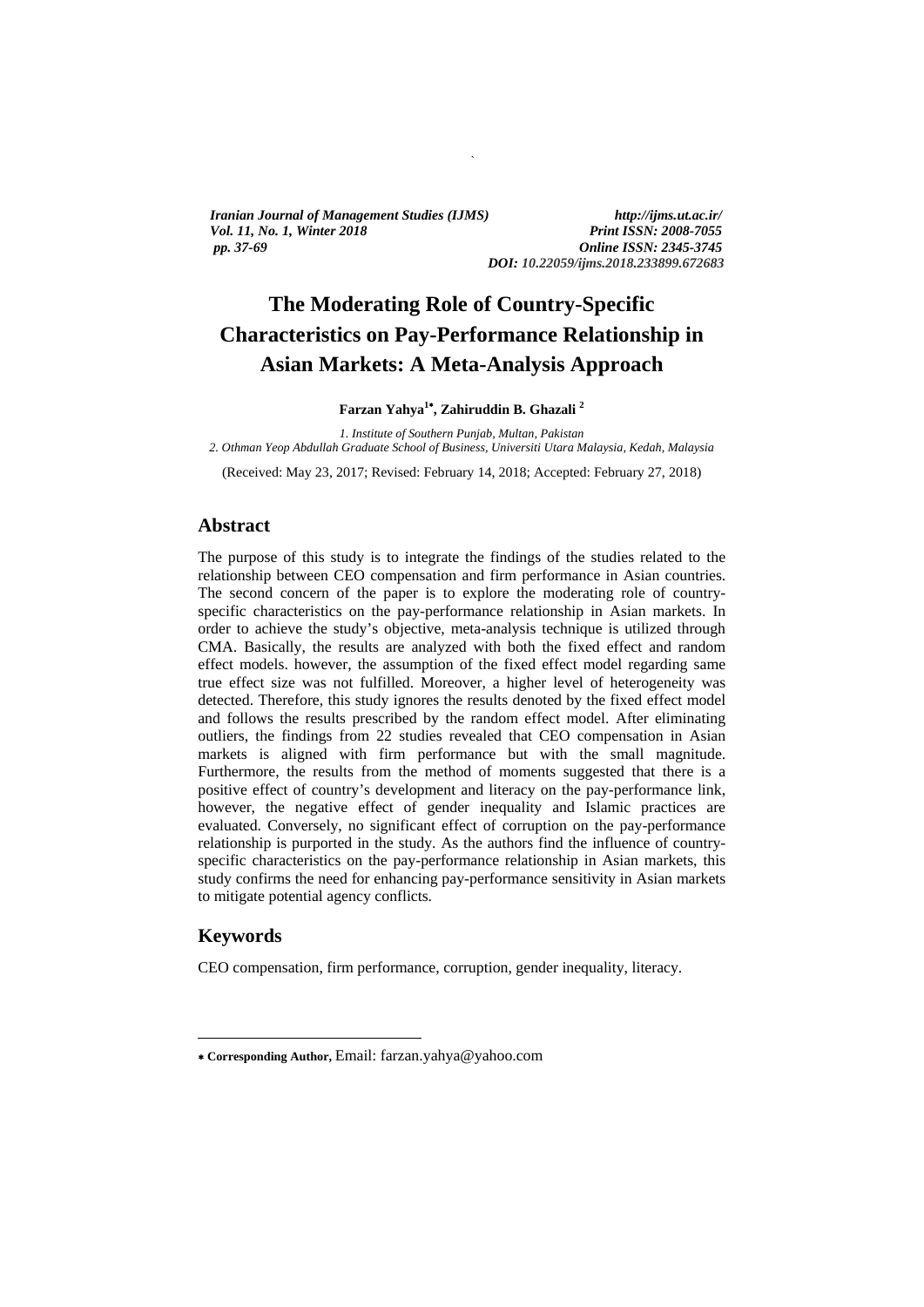# **Introduction**

The recent financial crises have raised several condemnation regarding the ineffective corporate governance and biased compensation plans (Bebchuk, Cohen, & Spamann, 2010). By outlining theoretical boundaries, this discussion calls for more aboriginal research support to the prevailing knowledge on this domain (Meyer, 2006). It is a well-known phenomenon proposed by the shareholder's view of the firm that the basic purpose of a firm and its managers should be to maximize shareholder's wealth and stock market value (Jerzemowska, 2006). However, shareholders are characteristically dispersed and they do not handle their business operations personally. Thus, they hire agents (executives or managers) to operate the business function on their behalf, but it is possible that these executives could engage themselves in rent extraction and despite maximizing shareholders' value, they seek personal benefits at the expense of shareholders' wealth (Jensen & Meckling, 1976).

Agency theorists have provided a rational explanation for the aforementioned issue that the interest of both the agent and principal should be aligned (Jensen & Meckling, 1976). Executive compensation is a viable mechanism to resolve this issue if it is aligned with the firm performance, and eventually agency conflicts will be mitigated. Equity theory also proposed similar arguments that executives should be rewarded according to their contribution to the firm (Rynes, Gerhart, & Parks, 2005). However, prior studies on payperformance relationship have provided mixed evidences especially in the Asian context (see Cheng & Firth, 2006; Fallatah, 2015; Feng & Johansson, 2017; Gompers & Lerner, 1999; Hall & Liebman, 1998; Hamid, 2016; Jaiswall & Bhattacharyya, 2016; Kato & Long, 2006; Murphy, 2002; Rahman, 2017). Therefore, it is important to evaluate the effect size and direction of these studies in order to provide better theoretical enlightenment to this context.

The scholars from Asian countries have rarely published their work in renowned western journals (Leung, 2007), therefore, prior meta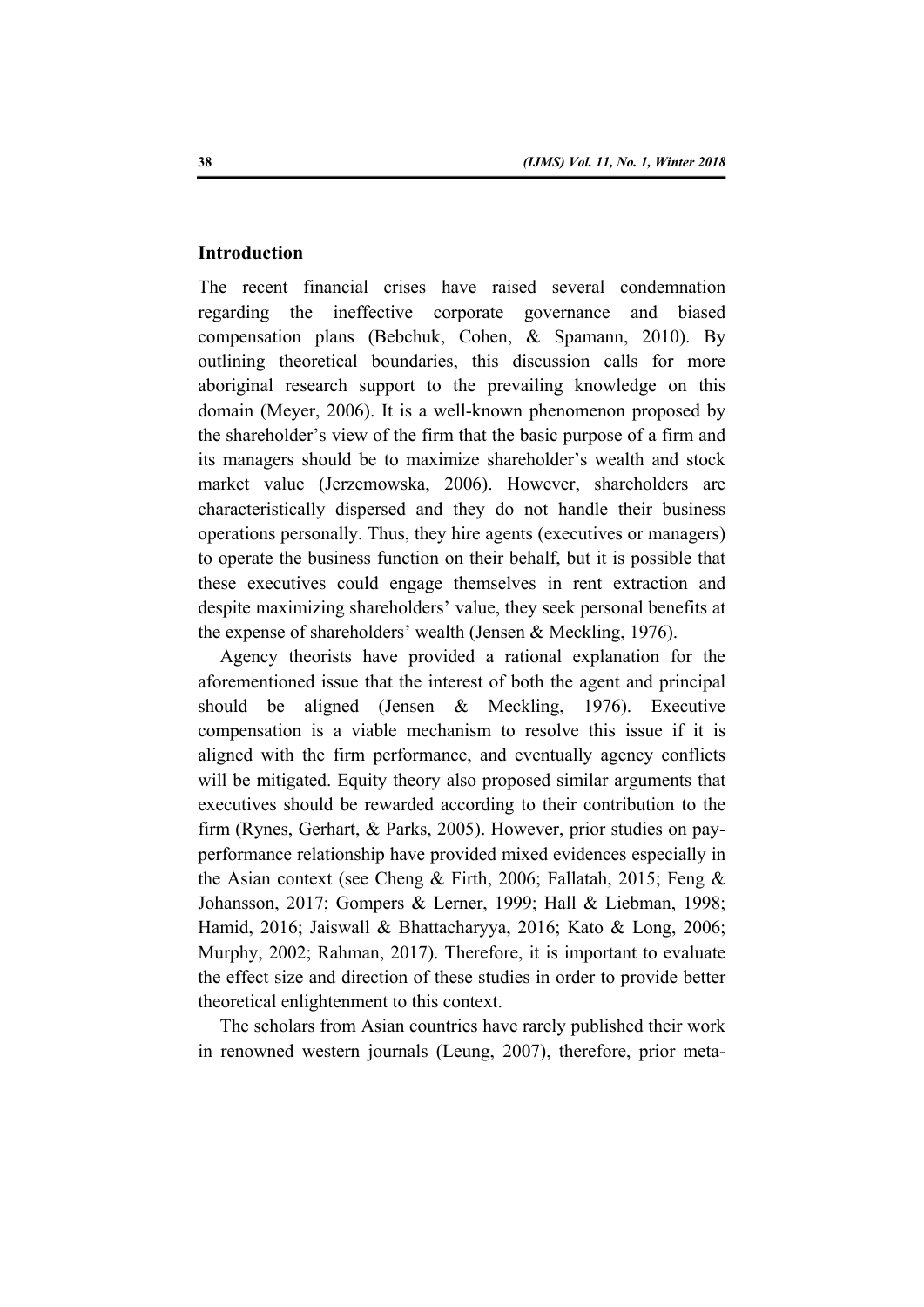analyses and systematic reviews regarding pay-performance mechanisms have not considered any Asian studies (Devers, Cannella, Reilly, & Yoder, 2007; Tosi, Werner, Katz, & Gomez-Mejia, 2000; Van Essen, Otten, & Carberry, 2015). However, it is essential to investigate how Asian firms implement and design executive compensation mechanisms, because these firms are contributing effectively to recent economic recovery as well as global economic development (Peng, Bhagat, & Chang, 2010).

To date, according to the researchers' best knowledge, there is only one systematic review by Sun, Zhao and Yang (2010) who critically reviewed the executive compensation trends in the Asian market. Although Asian researchers have contributed in corporate governance, CEO compensation and pay-performance related studies (Cho, Huang, & Padmanabhan, 2014; Minhat & Abdullah, 2014; Peng, Sun, & Markόczy, 2015; Xiao, He, Lin, & Elkins, 2013), but this study is the first attempt to evaluate meta-analysis approach in the Asian perspective. In the presence of inconsistent results, meta-analysis studies provide more rigorous and systematic outcomes compared to a classical way of literature review (Hunter & Schmidt, 1990).

This paper has also introduced certain country characteristics to examine their moderating influence on the pay-performance link in Asian markets. The arguments are developed by incorporating country-level rather than firm-level characteristics as Doidge, Karolyi and Stulz (2007) revealed that the former explain more of the variance in corporate governance than the latter, especially in the less developed countries. Good governance practices reduce the firm's cost of funds as investors believe that the firm is well governed. Nevertheless, despite the firm's effort to improve corporate governance mechanisms, if it is located in a country with poor economic development and poor investor protection, then the firm finds it expensive to grow additional funds. Therefore, country characteristics play a vital role in illustrating sustainable corporate governance practices. Consequently, prior literature tried to associate corporate governance mechanisms with political characteristics, financial system, religion, cultural heritage, economic development,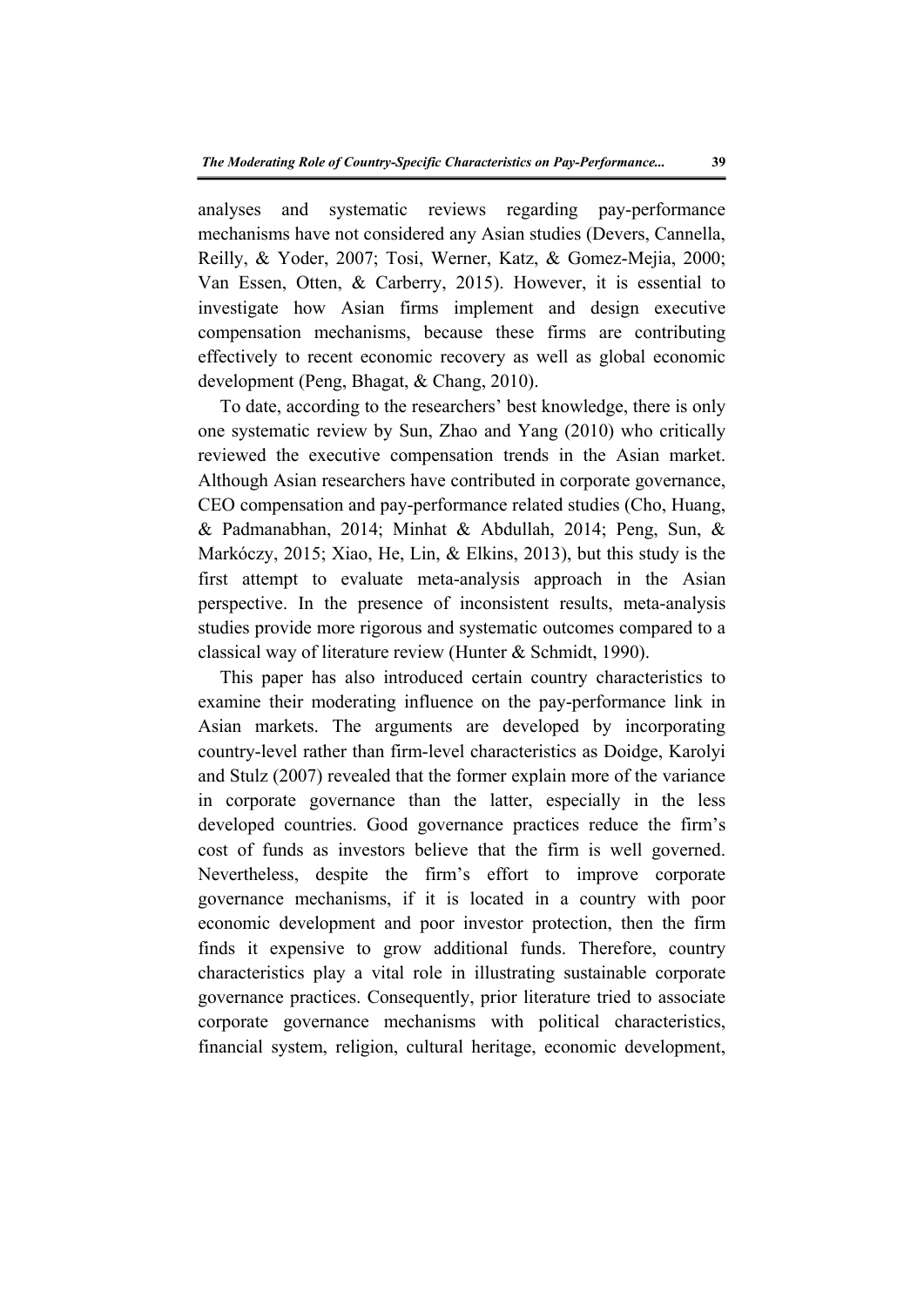legal system and other country-level characteristics (Bushman & Smith, 2003; Hope, 2003; John & Kedia, 2004; PindadoQueiroz, & Torre, 2015; Stulz & Williamson, 2003).

The purpose of this study is to dig deep into the academic empirical literature to illuminate the apprehension of the CEO pay-performance link in Asian capital markets. It is expected that the current study will contribute to existing body of knowledge by resolving uncertainty, improving estimates of the effect size and enhancing power over individual CEO pay-performance related Asian studies. Moreover, the magnitude with which compensation of CEOs in Asian capital markets is linked to firm performance is also evaluated. The study provides more significant insights due to cross-country analysis that is not possible when investigating a single economy, sector or a specific state.

The second objective of the study is to assess how different country characteristics such as religion, development, corruption, gender inequality and literateness could influence the pay-performance relationship in an economy. For instance, Ellahie, Tahoun and Tuna (2017) argued that religious culture of economic incentives could shape individual's preference regarding compensation. Norris and Inglehart (2011) posited that Muslims prefer variable pay for their individual efforts relative to Catholics and Protestants as Islamic teachings favor profit-sharing contracts. Similarly, the cross-country analysis of Greckhamer (2016) asserted that level of country's development could influence CEO compensation, as more developed countries have a lower level of the worker-CEO pay gap. These countries culturally reject inequality and empower workers which eventually constrain excessive CEO pay. High adult literacy is also one of the important factors that could be associated with good governance practices in a country as Sudhir and Talukdar (2015) argued that educated nations are less likely to tolerate corruption and promote transparency in an economy.

On the other hand, researchers found that corrupt environment is associated with weak corporate governance, corporate social irresponsibly and bribery culture (dela Rama, 2012; Keig, Brouthers,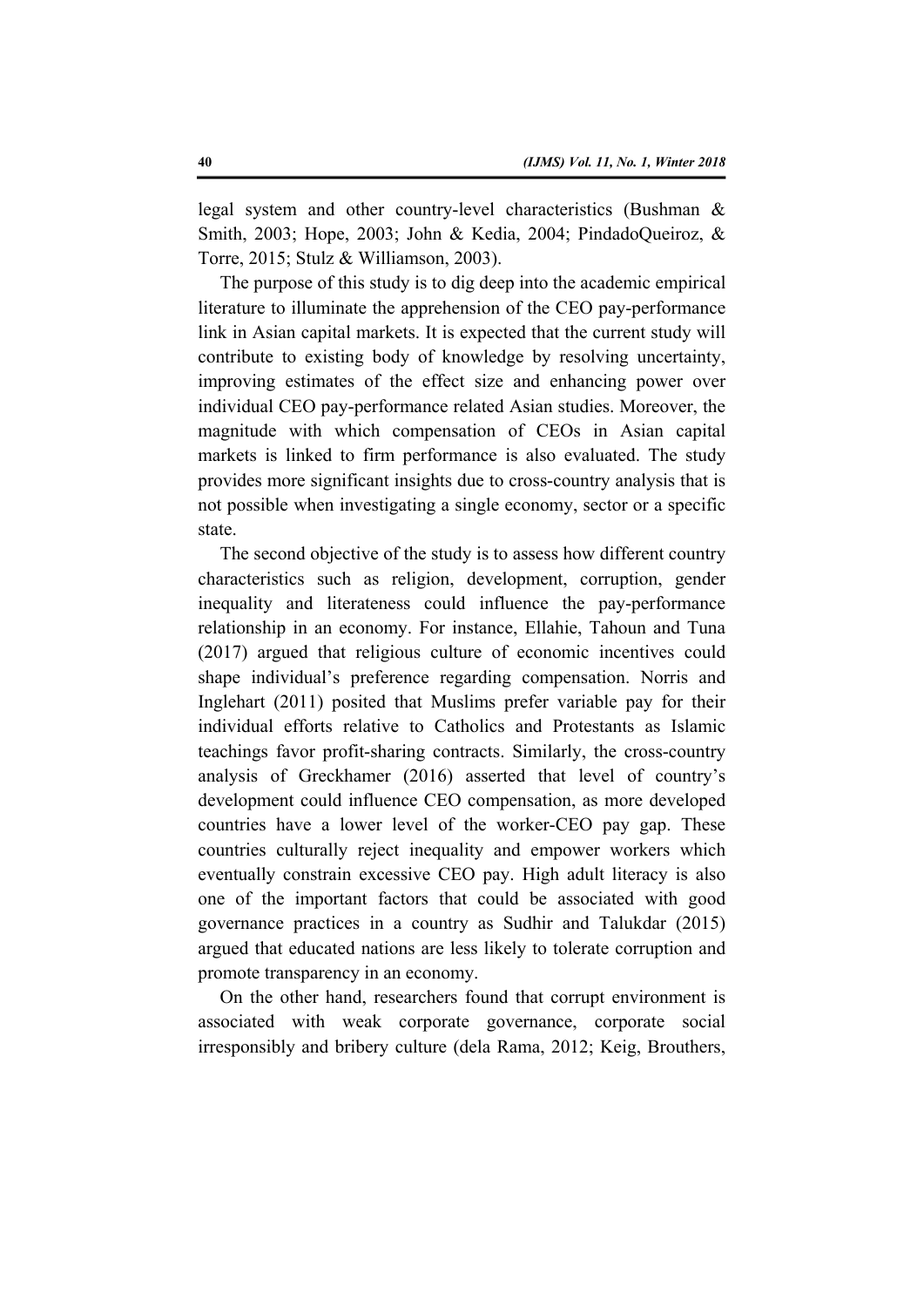& Marshall, 2015; Wu, Chandramohan, & Bali, 2016). More corrupt countries also suffer from weak investor protection, less efficient compensation structures and political institutionalization (Cumming, Fleming, Johan, & Najar, 2013). In like manner, gender inequality is also associated with weak pay-performance sensitivity (Albanesi, Olivetti, & Prados, 2015). This study further examines the reliability of these claims in Asian countries through meta-regression technique. In the light of the study's evidence, policymakers could promote a strong legal environment through efficient compensation structures to foster economic growth.

#### **Literature Review and Hypotheses Development**

Similar to the studies in Western economies, the pay-performance association in Asian context also seems to be the most studied domain. Various prior studies supported the agency theory while investigating the link between executive compensation and firm performance. For instance, Mengistae and Xu (2004) revealed a positive relationship between accounting-based performance and executive compensation by employing state-owned enterprises operating in China. In the same line, Kato and Long (2006) evaluated that executive compensation is linked to sales growth and shareholder value. The study by Cheng and Firth (2006) found an association of executive compensation with the operating performance but discovered no alignment with marketbased performance. On the other hand, Kato, Kim, and Lee (2007) found a significant relationship between stock market performance and executive compensation in Korean firms. Ghosh (2006) studied Indian firms and also found the association between firm's current performance and CEO's remuneration.

The recent academic literature on the pay-performance link in Asia is also mixed and inconclusive. For instance, Sheikh and Shah (2016) found a positive association of accounting performance with CEO compensation but no significant relationship of compensation with stock market performance in the non-financial sector of Pakistan. On the other hand, Yahya and Ghazali (2015) found the positive relationship of CEO compensation with all accounting and market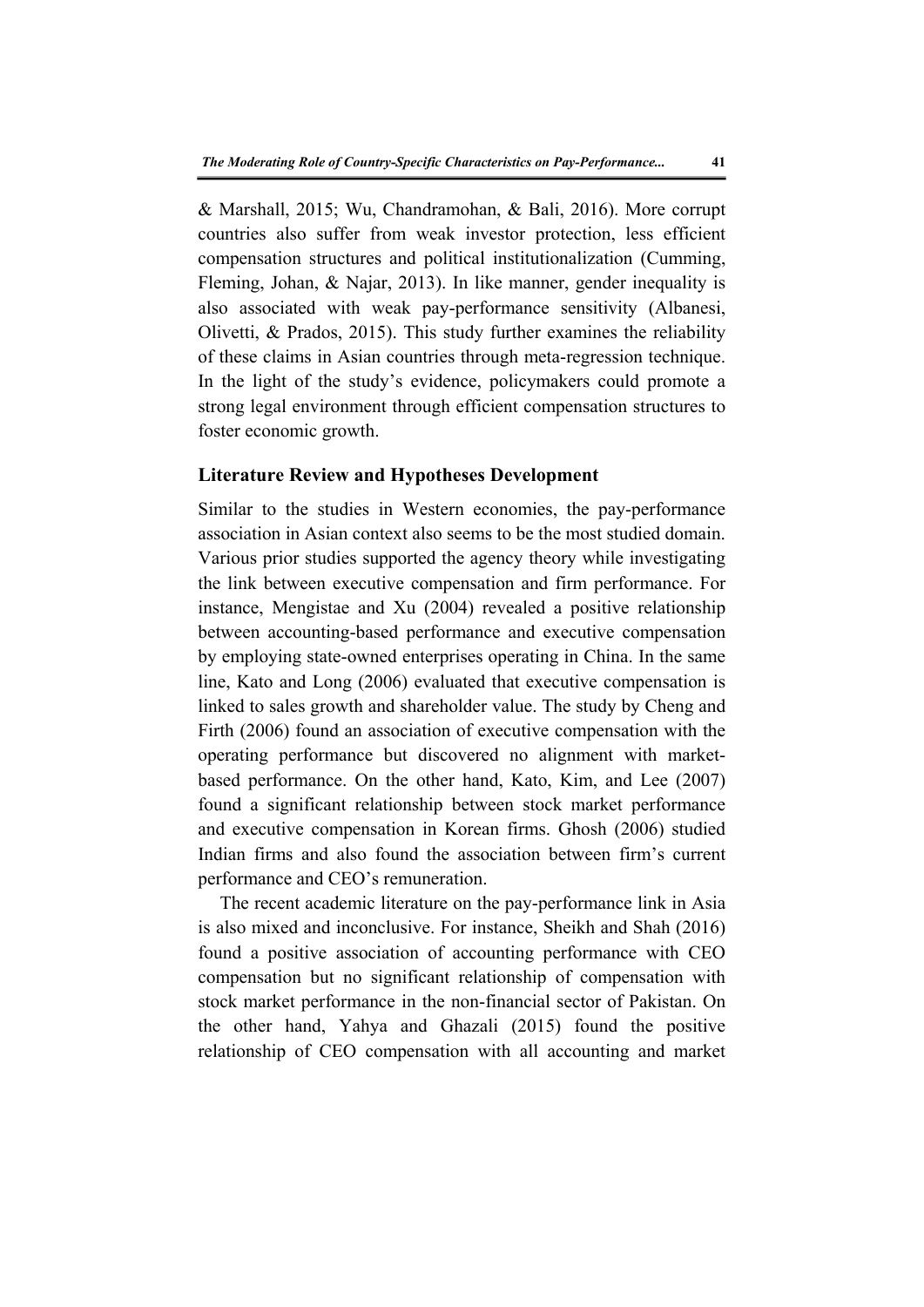performance indicators in the financial sector of Pakistan. However, some other studies did not evaluate any significant pay-performance relationship in the capital market of Pakistan (see Anjam, 2010; Iqbal, Khan, & Ali, 2012; Usman, Akhter, & Akhtar, 2015).

In China, Conyon and He (2011) found a positive and significant link between firm performance and executive compensation. On the other hand, Paskelian, Bell and Omer (2012) found greater payperformance sensitivity in foreign and private owned firms as compared to state-owned firms. However, Feng and Johansson (2017) found a positive relationship between CEO incentives and firm performance in Chinese state-controlled firms. Yan (2015) also revealed the positive relationship of executive compensation and accounting-based performance. Cordeiro, He, Conyon, and Shaw (2013) purported that CEO compensation in China is weighted more heavily in term of accounting returns as compared to market returns. However, Zhou, Georgakopoulos, Sotiropoulos, and Vasileiou (2011) did not provide any evidence on the association between firm performance and executive remuneration in Chinese banks. Similar results were posited by Luo (2015) in the banking sector of China. Researchers also tried to investigate the pay-performance link in Indian firms. For instance, Raithatha and Komera (2016) found the presence of pay-performance link in larger firms of India. Ghosh (2010) also found the relationship between CEO pay and firm performance with a smaller magnitude in the Indian capital market. Khanna (2016) also posited a positive association between firm performance and CEO compensation.

The study by Unite, Sullivan, Brookman, Majadillas, and Taningco (2008) employed the firms of Philippines and purported a significant relationship between executive remuneration and firm performance. Ranging from weak positive to strong positive, Ismail, Yabai and Hahn (2014) found a significant relationship between CEO compensation and firm performance in Malaysian firms. Fallatah (2015) also noted a significant pay-performance relationship in Saudi Stock Market (Tadawul). Wahyuni (2014) found that CEO compensation was related to the past performance during global crises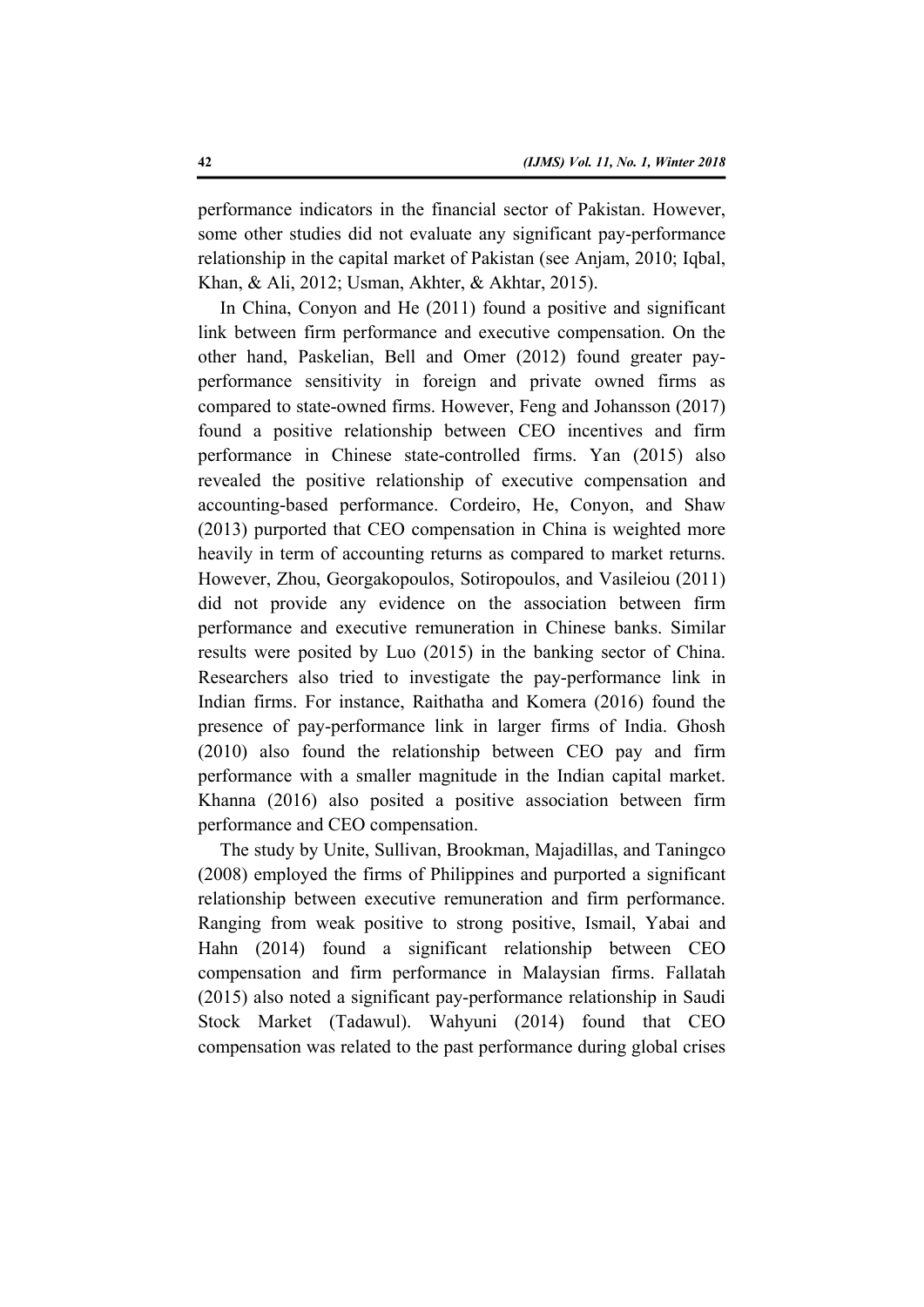in Indonesia. Along with many other determinants, Lee and Chen (2011) explored the positive association between CEO compensation and firm value in Taiwan stock market. Similarly, Rahman (2017) evaluated the positive relationship between firm performance and CEO compensation in Bangladesh. Owing to the fact that most of the Asian markets have improved their corporate governance mechanisms after financial crises, thus, this study is assuming the positive payperformance association consistent with agency perspective. Consequently, the discussion from prior and current academic literature leads to the following hypothesis:

**H1:** CEO compensation is positively aligned with firm performance in Asian countries.

Organizations operating in Muslim countries need to follow a certain code of conducts described by Islamic Sharia. According to Sharia laws, these firms should rely more on the internal source of financing (shareholder's equity) rather than debt financing (Fallatah  $\&$ Dickens, 2012). For instance, Sharia laws in Saudi Arabia prohibit interest-based transactions but permit profit sharing and equity-based financing (Wood, 2007). Islamic principles prohibit Riba (interest), Gharar (hidden uncertainty) and Maysir (gambling) which distinguish Islamic finance from the classical financial system (Cattelan, 2009). Therefore, industrialists who believe in Islamic values may hesitate to obtain loans from conventional banks. Nonetheless, Ahn and Choi (2009) revealed that financial institutions are effective monitors and restrict the opportunistic behavior of managers. Thus, the role of board and strong corporate governance become more vigilant in case of equity-financing to protect the shareholders' wealth (Hill, Lunn, Morrison, Mueller, & Robertson, 2015). In order to protect shareholders' rights in these markets, CEO compensation should be aligned with the firm performance so that they will keep working in favor of shareholders' interest. This is one possible explanation for the proposition that Islamic countries could have a higher payperformance relationship.

Another viable description for the pay-performance relationship in Islamic countries is the sustainability of social or distributive justice in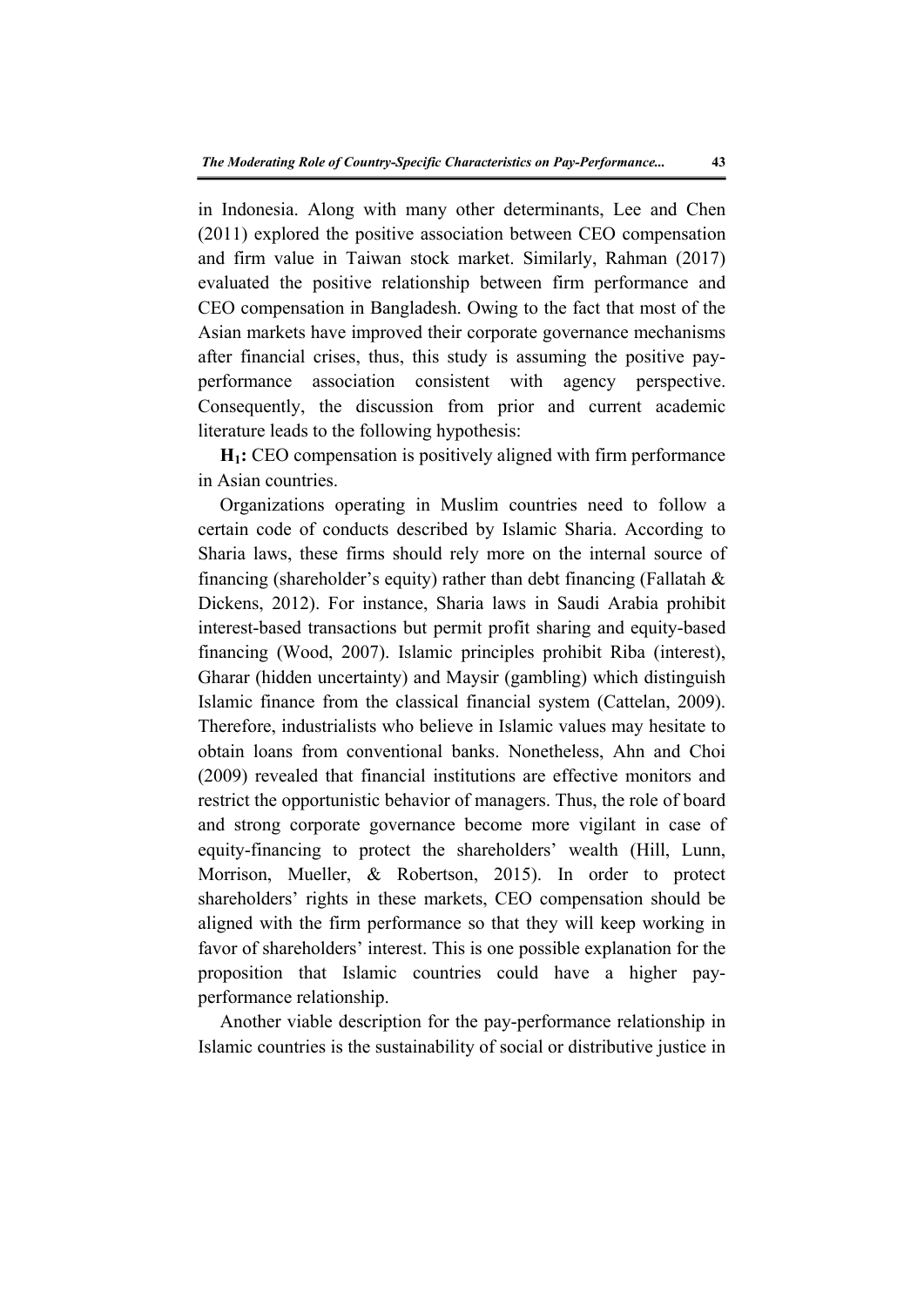Sharia Laws. In Islam, the employee must receive a fair wage for his input to get satisfactory output. According to Islamic guidelines, the employer will face God's wrath if he do not compensate justly to the employee for his services. However, the employee should be paid according to the skills and the scope of work (Azman et al., 2014). Frumkin and Keating (2010) also argued that the compensation of religious CEOs differ substantively from the pay of their counterparts. As Islamic teachings indorse profit-sharing contractual arrangements, Norris and Inglehart (2011) revealed that Muslim employees prefer to receive variable compensation. Thus, it can be assumed that Islamic laws prefer equity compensation leading to stronger pay-performance link in Muslim countries. Therefore, this study formulated the hypothesis accordingly:

**H2:** CEO pay-performance relationship is stronger in Asian Muslim countries as compared to Asian non-Muslim countries.

Developed countries employ pay-performance models for cost savings and quality improvements (Richard, 2010). Well-developed markets have better corporate governance practices and higher separation of ownership and control. On the other hand, there are certain barriers for the efficient corporate governance in lessdeveloped or developing economies such as the lack of disclosure and transparency, weak monitoring systems, lack of adherence to the regulatory framework, lack of commitment on the part of board of directors, abuse of shareholders' rights and weak enforcement mechanisms (Okpara, 2011). Nonetheless, developed countries have passed certain laws to restrict managers from benefiting their own interest at the expense of shareholders' wealth. For instance, Correa and Lel (2016) argued that many developed economies have adopted say on pay (SoP) law which improves pay-performance sensitivity and reduces excessive CEO compensation. Similarly, using data of 54 countries, Greckhamer (2016) found a lower level of worker-CEO pay gap and inequality in economically developed countries. Thus, it is assumed that more developed countries in Asia have embraced better corporate governance and they have aligned their CEO's compensation with firm performance. Accordingly, following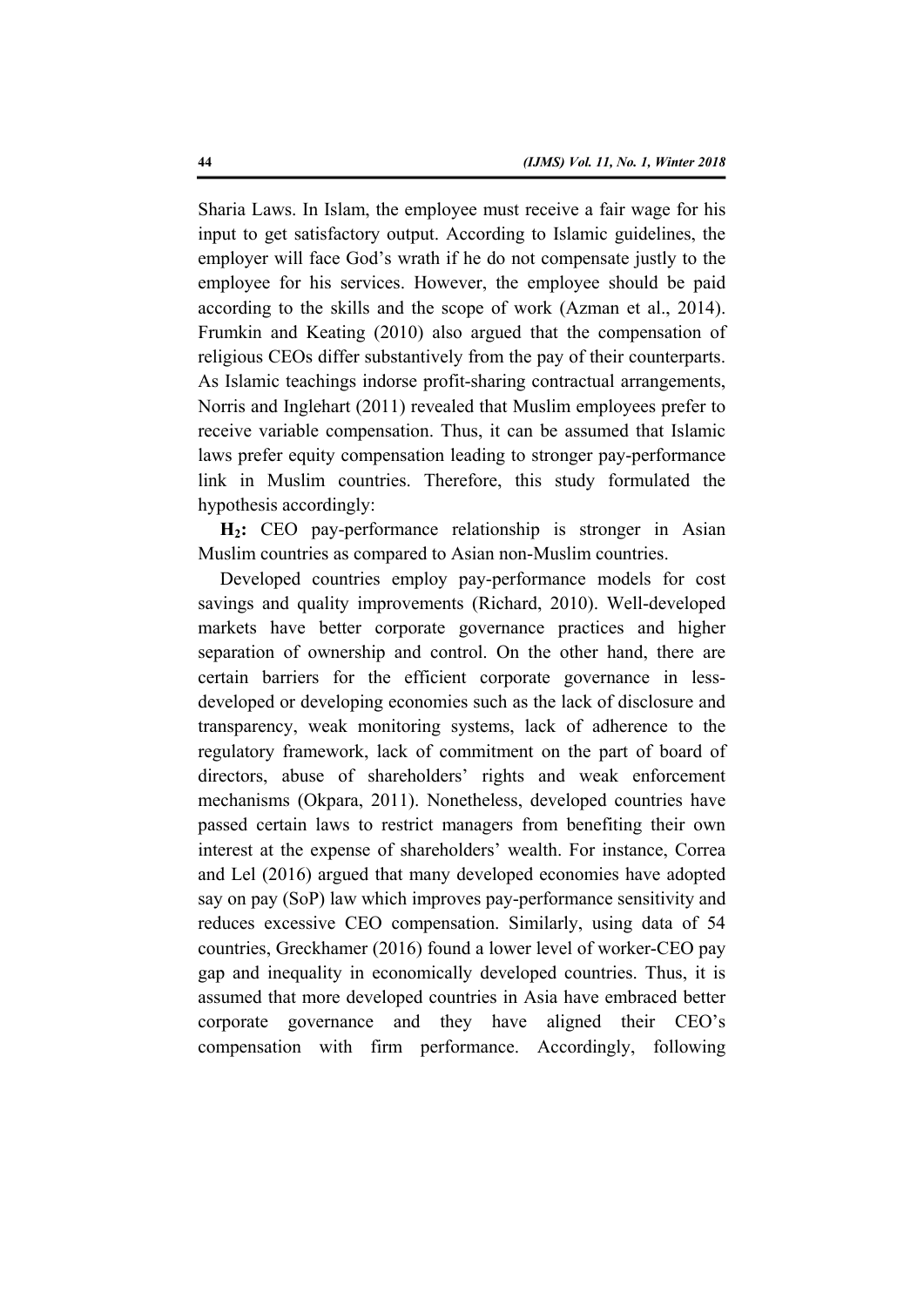hypothesis is formulated:

**H3:** CEO pay-performance relationship is stronger in more developed Asian markets as compared to less developed Asian markets.

Corruption is usually associated with various kinds of exploitive regimes characterized by non-transparent political systems and weak institutions. An earlier study by Hao and Johnston (1995) argued that higher level of corruption "have created incentives for people to enrich themselves, decentralization has given much more people the means with which to do so, and privatization has legitimized personal wealth". Researchers also discussed that output and societal corruption depend on the interaction among the distribution of power, the societal compensation structure and productivity distribution (Subramanian & Chakrabarti, 2011).

In order to reduce corruption, there should be an optimal level of compensation structure (a balance between over-compensation and underpayment). Over-compensation is also a type of organized crime and corruption (Ncube & Maunganidze, 2014). On the other hand, Feng and Johansson (2015) revealed that lower level of executive compensation could lead to higher level of corrupt practices. Therefore, the optimal level of compensation contract can be designed if CEO's compensation is aligned with firm performance. In the presence of corrupt and fraudulent activities, there could be a lower level of pay-performance sensitivity (Feng & Johansson, 2015). In tandem to this argument, Cumming et al. (2013) purported that high level of corruption is associated with weak legal protection and less efficient compensation structures. Thus, it is supposed that there is a lower level of pay-performance relationship in the Asian countries with higher level of corruption. Consequently, following hypothesis is generated:

**H4:** CEO pay-performance relationship is stronger in Asian countries with lower level of corruption as compared to the Asian countries with higher level of corruption.

Despite the overall economic and social development in Asia, there are still challenges regarding traditional patriarchal culture,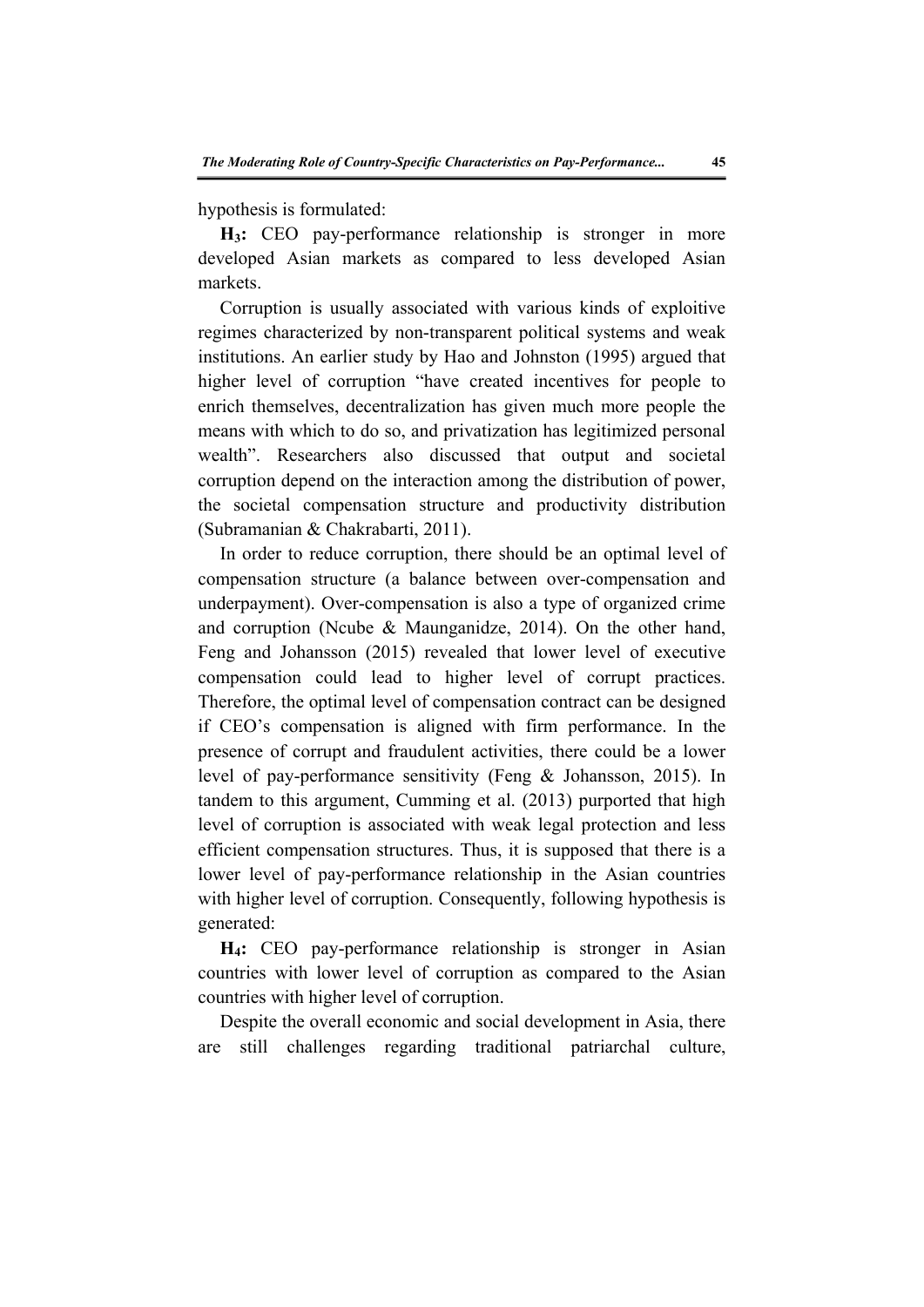demographic change, and global economic restructuring. Asian women are still facing tenacious restraints in attaining empowerment and gender equality. Some prominent issues are the lack of social protection, lower level of representation in decision-making or political positions, the prevalence of women in vulnerable employment, pervasive violence and issues related to health (Heyzer, 2010). In the context of gender bias in executive pay, researchers demonstrate that female executives are compensated at lower levels than male executives (Muñoz–Bullón, 2010; Vieito & Khan, 2012).

There are various studies which ensured that women representation on top management or board could positively influence corporate performance (Sabattini, 2007; Christiansen, Lin, Pereira, Topalova, & Turk, 2016; Dezsö & Ross, 2012; Khan & Vieito, 2013; Terjesen, Aguilera, & Lorenz, 2015). Female executives in an organization are very important as they expend more efforts on firm's operations, they have higher attendance rates and they develop more exhaustive decision-making process as compared to male executives (Troiano, 2013). In developed countries, companies are required to have at least one-third representation of women on the board (Carter, D'Souza, Simkins, & Simpson, 2010; Randøy, Thomsen, & Oxelheim, 2006). Nonetheless, this policy is nonexistent in most of the Asian countries. Thus, in the presence of gender inequality, there could be a lower level of compensation for women and lower level of pay-performance sensitivity (Albanesi et al., 2015). Accordingly, following hypothesis is developed:

**H5:** CEO pay-performance relationship is stronger in more genderequal Asian countries as compared to less gender-equal Asian countries.

Literacy confers several benefits on nations, communities, families, and individuals. Especially, in the modern world, literacy is essential for participating actively or passively in global and local communities for enhancing personal empowerment, and fundamental to informed decision-making (Stromquist, 2005). Educated nations are better voters, they have the ability to complain effectively, these complaints put pressure on officials and eventually, the quality of government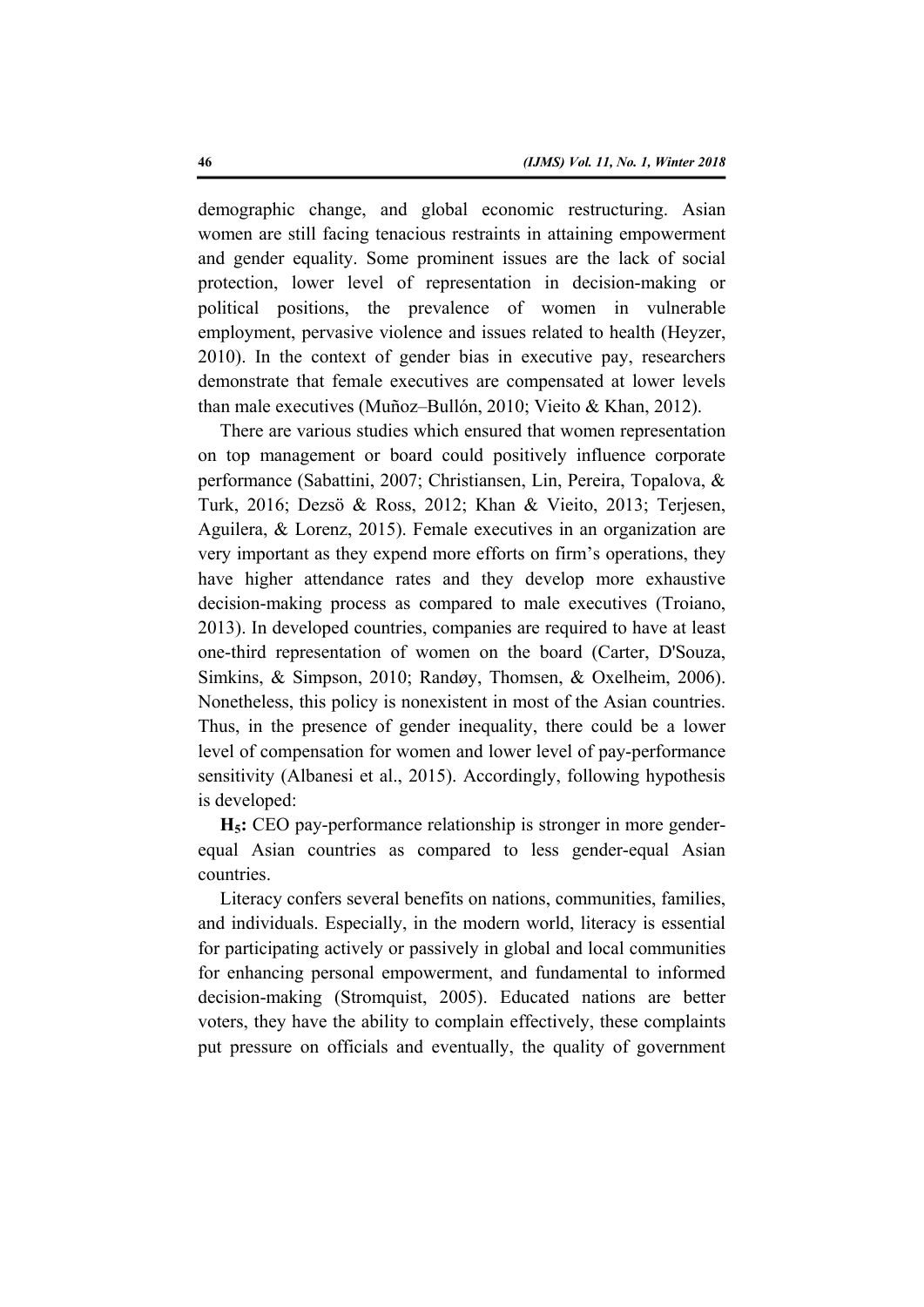could be enhanced (Botero, Ponce, & Shleifer, 2013). High literacy rate in a country can lead to superior corporate governance practices as aneducated nation promotes transparency and restrict corruption in an economy (Sudhir & Talukdar, 2015). Thus, it can be assumed that high literacy could lead to high accountability. In case of CEO compensation, more educated shareholders could put pressure on board of directors and CEOs enhancing transparency and accountability. Therefore, it is proposed that in the presence of more educated shareholders, the board of directors align their CEO's compensation with firm performance in order to reduce agency conflicts. Consequently, following hypothesis is formulated:

**H6:** CEO pay-performance relationship is stronger in more educated Asian countries as compared to less educated Asian countries.

## **Meta-Analysis Procedure**

This study has followed the meta-analysis process defined by Borenstein, Hedges, Higgins and Rothstein (2009). According to Hunter and Schmidt (1990), narrative literature reviews could represent ambiguous results and concluding these studies are difficult because of variations in traits of individual studies such as time period, effect size or sample size. On the other hand, reaching a conclusion through meta-analysis technique is more viable, as it empirically incorporates the effect size of existing studies. The effect size (*r*) in meta-analysis indicates the magnitude between independent (e.g., firm performance) and the dependent variable (e.g., CEO compensation). This study has utilized correlation and sample size of the various studies in order to evaluate the effect size. However, in the absence of correlation, *r* statistics can be transformed from Mann-Whitney test, Z-test or *t* statistics. Nonetheless, the investigator needs to go through several steps in order to corroborate a precise metaanalysis.

# **Inclusion and Exclusion Criteria**

The main purpose of the study is to evaluate the overall pay-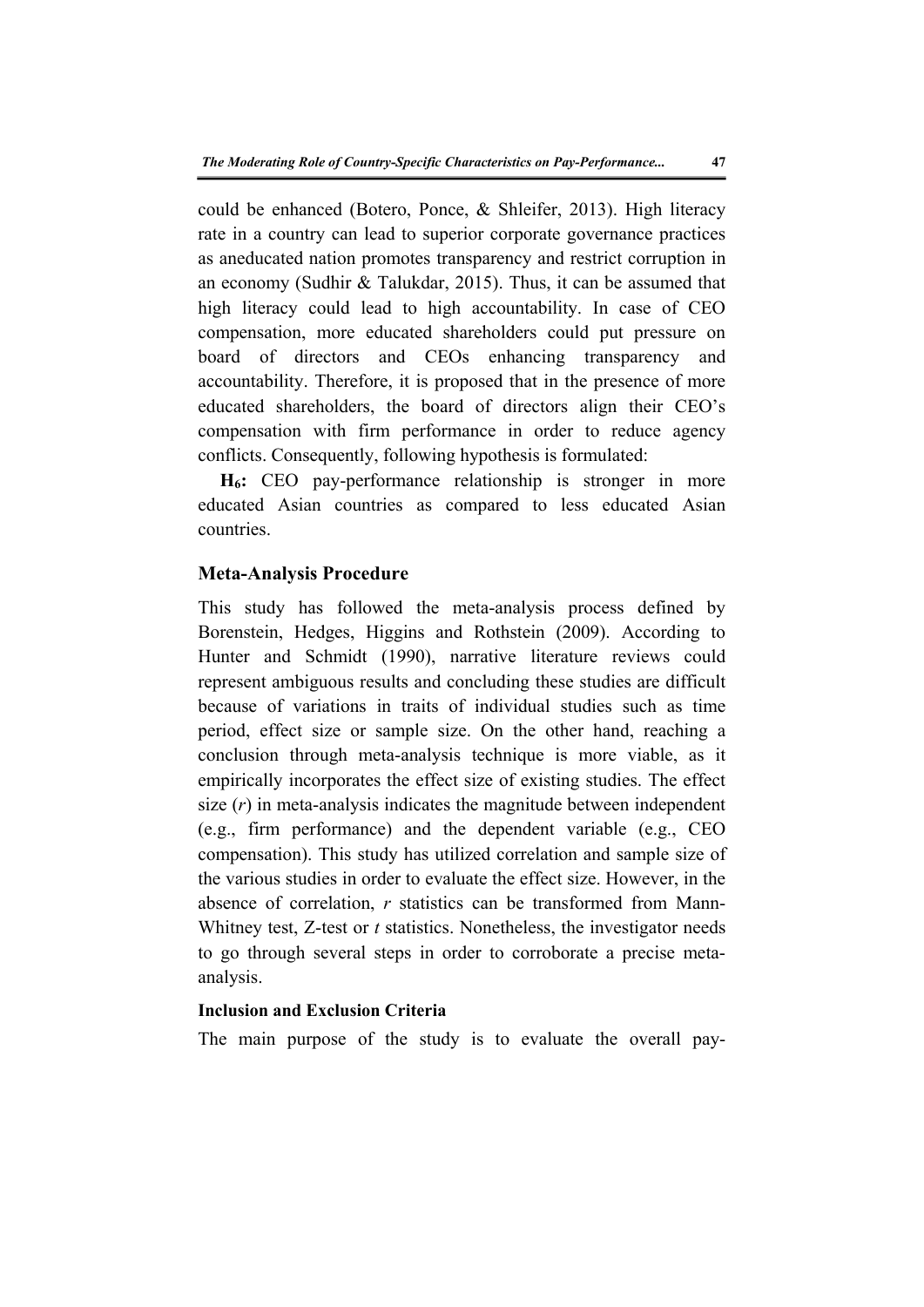performance effect size in the Asian market, therefore, the studies relevant to this context were retained. There are certain assumptions of meta-analysis defined by Borenstein et al. (2009) that were verified before starting the process. This study has selected the researches in which the correlation between CEO pay and firm performance (ROA) relationship was mentioned, thereby the studies with quasiexperimental nature or experimental studies were excluded from the sample size. Any specific type of organizational units were ignored due to the limited number of studies in Asian context. The study tried to consider both published and unpublished studies, however, there is a possibility that some unpublished works or studies with different language may have been overlooked (Borenstein et al., 2009). The studies with incomplete information and with different measures of firm performance were also excluded. In addition, the studies from the year 2010 were considered in inclusion criteria because Asian markets improve their corporate governance practices after recent financial crises (O'Dwyer, 2014).

## **Literature Search**

In order to broaden the literature search criteria for the study, several social sciences and multidisciplinary databases were searched namely WorldWideScience, WorldCat, Web of Science, Ulrich's Periodicals Directory, SpringerLink, SSRN, Scopus, RePEc, NBER, Microsoft Academic Search, JSTOR, JournalSeek, Index Copernicus, Google Scholar, EconLit, DOAJ, ProQuest and EBSCO. Moreover, the literature was searched using various keywords such as CEO compensation, CEO pay, CEO remuneration, executive compensation, firm performance, ROA, accounting-based performance etcetera. Initially, almost 60 studies were selected but only 26 were retained on the basis of inclusion and exclusion criteria.

## **Calculation of Effect Size**

The correlation coefficient is a strong intuitive indicator that serves the purpose of an effect size index if the correlation between two variables is reported in the study. The variance depends directly on the correlation, therefore, many meta-analysts do not perform syntheses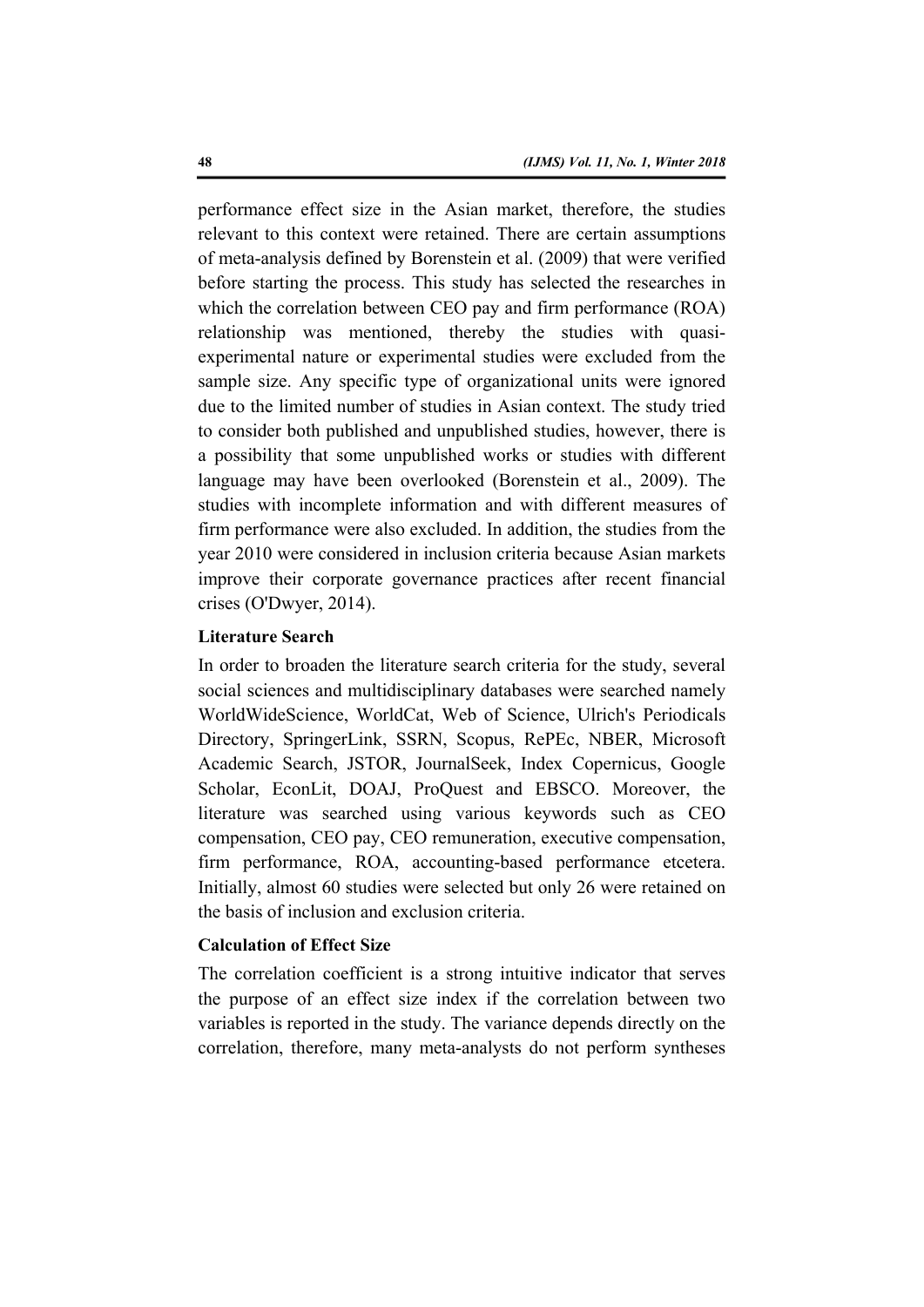on correlation value. However, it is recommended by Borenstein et al. (2009) that correlation should be transformed using Fisher's *z*transformation and the summary value should be converted back to correlations. This study has not manually computed these syntheses as Comprehensive Meta-Analysis (CMA) software was used for this purpose. Nonetheless, after outlier analysis, the studies with extreme values were eliminated. In the presence of extreme values, withingroup heterogeneity could be enhanced which could be an indicator of sample error (Brannick, Yang, & Cafri, 2011). The analysis indicated that 4 out of 26 studies were showing extreme values, thus, they were eliminated from the sample size.

# **Measurement of the Variables**

#### **CEO Compensation**

CEO compensation is the dependent variable in this study. The studies who measured CEO compensation with total annual remuneration paid to the CEOs were selected. Owing to the strong disclosure policy in developed countries, researchers have examined pay-performance link with different compensation packages in these capital markets (Tricker & Tricker, 2015). However, most of the domestic firms in Asian capital markets have not disclosed all the components of CEO compensation including grants, bonuses, stock options, prerequisites, deferred compensation etcetera. Therefore, majority of Asian researchers are constrained to collect data of only total CEO's compensation to enhance their sample size.

## **Firm Performance**

Firm performance is the independent variable of the study. Core, Guay and Rusticus (2006) argued that Return On Assets (ROA) is an effective measure of accounting-based performance. In Asian studies, most of the studies have also considered ROA to assess firm performance; very few studies have incorporated market-based performance measures. Therefore, the studies which assessed firm performance with ROA are taken under consideration.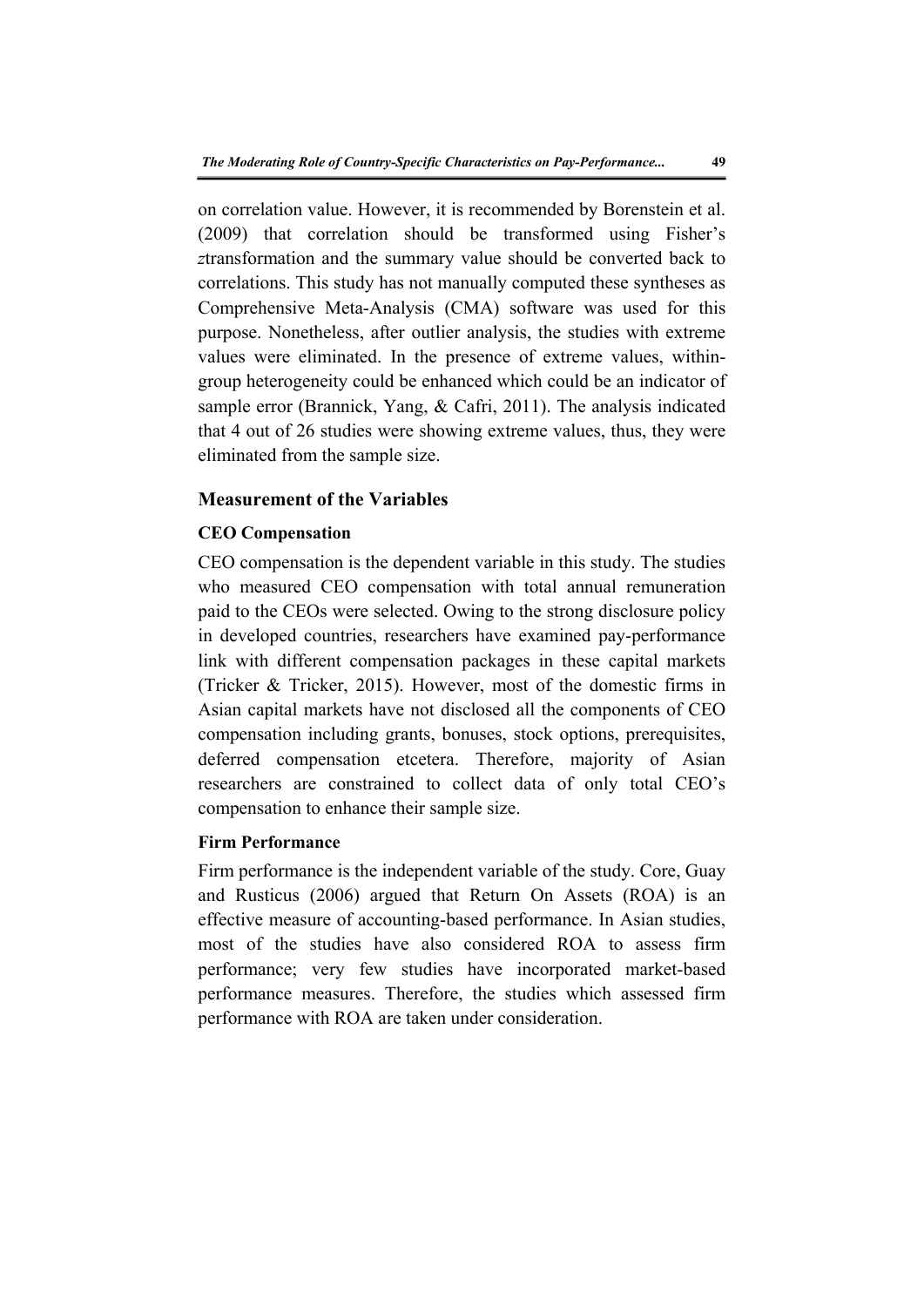## **Islamic Practices**

The first moderator is estimated as the dichotomous variable in order to ensure the effect of Islam practices on the pay-performance relationship, that is,  $1=$  if Muslim majority country,  $0=$  otherwise. Almost 62 percent of Muslims live in the Asia-Pacific (Lipka, 2017) and majority of these Muslims are in favor of implementing Sharia laws especially on people with Muslim faith (Bell et al., 2013). Thus, it is believed that people living in Muslim majority countries could also prefer pay-setting process according to Islamic principles.

## **Development**

The second moderator is employed to assess the effect of country development on the pay-performance relationship. Human Development Index (HDI) was considered to accomplish this purpose. Higher HDI score indicates that people have a decent standard of living, are more knowledgeable, and have better health facilities. Economic growth alone cannot reflect the development of a country (Noorbakhsh, 1998). Human development index (HDI) is a more sophisticated measure to assess the overall development of a country (Baker, 2011).

# **Corruption**

The third moderating variable is corruption which is calculated through Corruption Perception Index (CPI). The index defines corruption as the exploitation of public power for personal benefits. CPI captures the informed views of experts, businesspeople and analysts around the world and rank countries by their perceived level of corruption. Higher CPI score indicates lower level of corruption (Melgar, Rossi, & Smith, 2010).

#### **Gender Inequality**

The fourth moderating variable is gender inequality which is measured through Gender Inequality Index (GII). This inequality index measures gender disparities in three significant components including economic status, empowerment and reproductive health. Higher level of GII scores indicates more gender inequalities between males and females (Permanyer, 2013).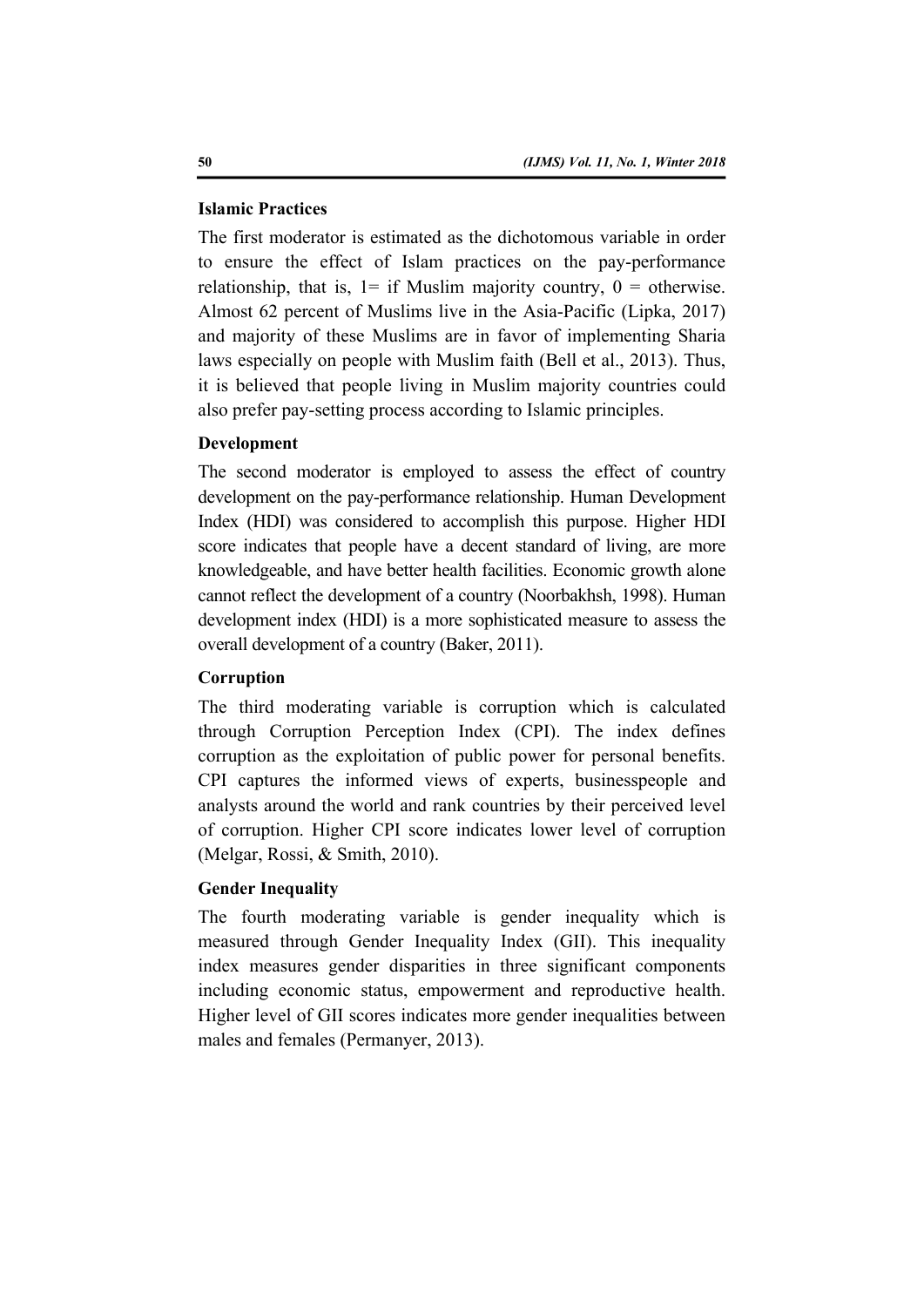#### **Literacy**

The last moderating variable is literacy which is estimated by literacy rate. Literacy can be defined as the ability to read, write and use arithmetic.

## **Finding and Discussion**

Initially, a basic meta-analysis is evaluated to assess the overall effect size on the relationship between firm performance and CEO compensation from 22 studies. The values were extracted from different Asian studies mainly conducted in Jordan, Pakistan, China, Saudi Arabia, Bangladesh, Malaysia, India, Taiwan, and Indonesia. This study has estimated both fixed and random effects, however, the researchers needed to choose between them while presenting the results. The effect size estimated by fixed effect is 0.24 in Table 1, however, the random effect estimated slightly smaller effect size (*r* = 0.21). In both cases, the effect size is small as Cohen (1962) purported that the effect size from 0.1 to 0.3 should be considered small. However, the *p*-value is significant ( $p < 0.05$ ), therefore, it can be posited that despite of small magnitude, the CEO compensation is positively aligned with firm performance resulting in the acceptance of the first hypothesis.

The fixed effect model assumes that all studies included in the sample reflect one true effect size. This model assigns weights to the subjects according to information provided, thereby, the small size study could be ignored and large size study with greater information could be given higher weight. In addition, fixed effect model deals with only one type of error (within study errors). For instance, the error tends toward zero in case of a large sample size of the study. On the other hand, random effects assume that true effect could vary from study to study. Each study in this model estimates different effect size and the weights are more balanced in random effects. Therefore, small studies are less likely to be underestimated and large studies are less likely to dominate in the random effect model (Borenstein et al., 2009). Consequently, this study assumes that the random effect model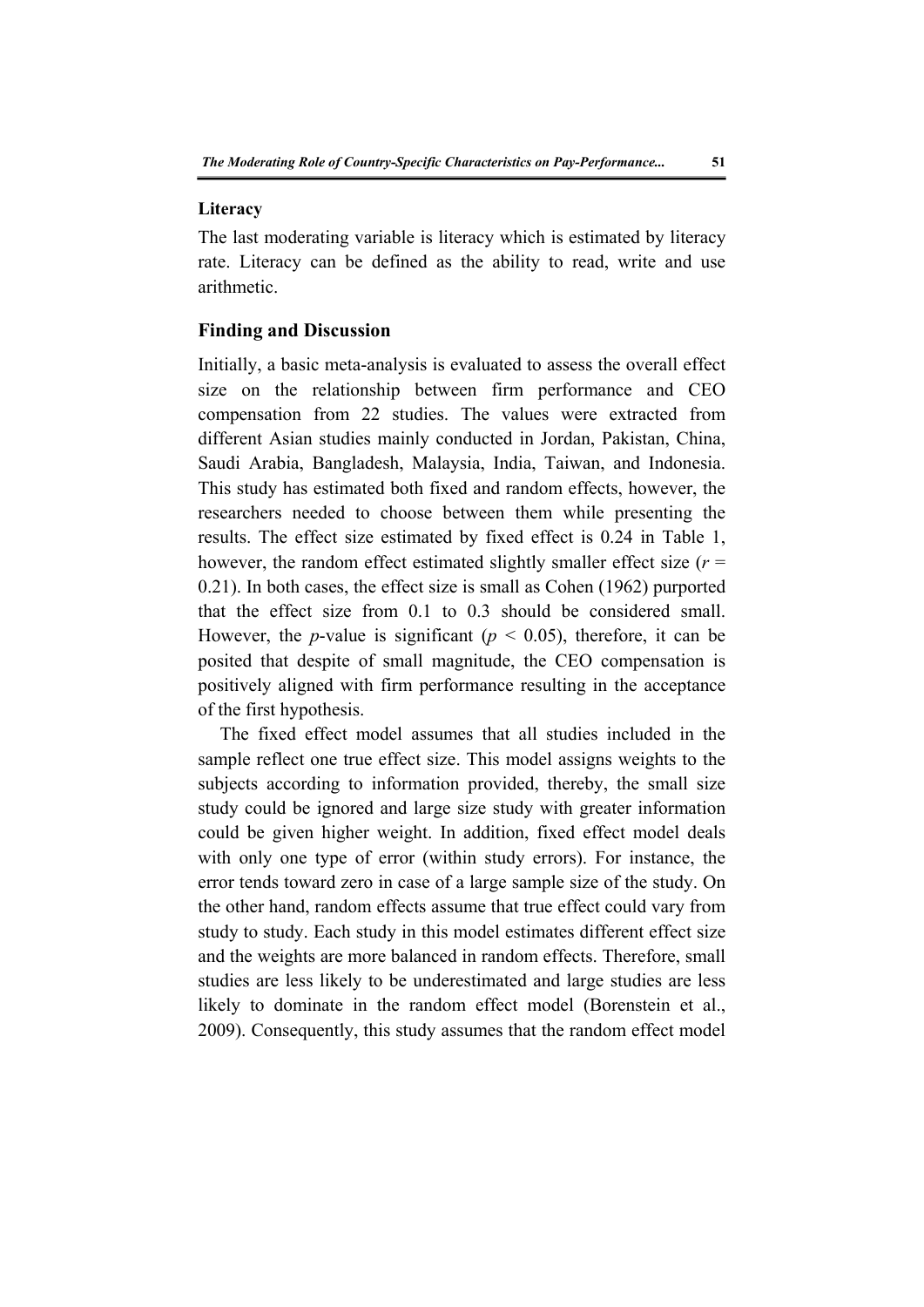| <b>Model</b> | <b>Study Name</b>                  | Country         | Correlation | limit   | Lower Upper<br>limit | $Z$ -value $p$ -value |      |
|--------------|------------------------------------|-----------------|-------------|---------|----------------------|-----------------------|------|
|              | Abed et al. (2014)                 | Jordan          | 0.05        | $-0.08$ | 0.17                 | 0.73                  | 0.46 |
|              | Athar et al. (2012)                | Pakistan        | 0.02        | $-0.16$ | 0.19                 | 0.21                  | 0.83 |
|              | Convon & He (2011)                 | China           | 0.13        | 0.11    | 0.16                 | 10.06                 | 0.00 |
|              | Cordeiro et al. (2013)             | China           | 0.27        | 0.22    | 0.32                 | 10.27                 | 0.00 |
|              | Fallatah (2015)                    | Saudi<br>Arabia | $-0.02$     | $-0.11$ | 0.07                 | $-0.40$               | 0.69 |
|              | Feng & Johansson $(2017)$          | China           | 0.36        | 0.34    | 0.38                 | 31.45                 | 0.00 |
|              | Hamid (2016)                       | Bangladesh      | 0.31        | 0.20    | 0.41                 | 5.41                  | 0.00 |
|              | Iqbal et al. (2016)                | Pakistan        | $-0.05$     | $-0.15$ | 0.05                 | $-0.96$               | 0.34 |
|              | Ismail et al. (2014)               | Malaysia        | 0.34        | 0.26    | 0.42                 | 8.00                  | 0.00 |
|              | Jaiswall & Bhattacharyya<br>(2016) | India           | 0.23        | 0.20    | 0.26                 | 16.63                 | 0.00 |
|              | Khanna (2016)                      | India           | 0.10        | 0.03    | 0.16                 | 2.95                  | 0.00 |
|              | Lee & Chen $(2011)$                | Taiwan          | 0.22        | 0.18    | 0.26                 | 10.26                 | 0.00 |
|              | Lin et al. $(2011)$                | Taiwan          | 0.46        | 0.41    | 0.50                 | 16.94                 | 0.00 |
|              | Luo $(2015)$                       | China           | 0.02        | $-0.11$ | 0.15                 | 0.29                  | 0.77 |
|              | Rahman (2017)                      | Bangladesh      | 0.18        | 0.05    | 0.30                 | 2.71                  | 0.01 |
|              | Ramadan (2013)                     | Jordan          | 0.26        | 0.20    | 0.32                 | 7.90                  | 0.00 |
|              | Riani et al. (2014)                | Indonesia       | 0.22        | 0.22    | 0.23                 | 68.79                 | 0.00 |
|              | Sheikh & Kareem (2015)             | Pakistan        | $-0.32$     | $-0.57$ | $-0.02$              | $-2.10$               | 0.04 |
|              | Sheikh & Shah $(2016)$             | Pakistan        | 0.31        | 0.26    | 0.35                 | 12.38                 | 0.00 |
|              | Sheikh et al. (2017)               | Pakistan        | 0.31        | 0.26    | 0.35                 | 12.44                 | 0.00 |
|              | Wahyuni (2014)                     | Indonesia       | 0.24        | 0.07    | 0.39                 | 2.73                  | 0.01 |
|              | Yan $(2015)$                       | China           | 0.29        | 0.28    | 0.31                 | 36.46                 | 0.00 |
| Fixed        |                                    |                 | 0.24        | 0.23    | 0.24                 | 89.01                 | 0.00 |
| Rando<br>m   |                                    |                 | 0.21        | 0.18    | 0.25                 | 10.97                 | 0.00 |

represents more precise estimates.

| Table 1. Meta-Analysis Results for Pay-Performance Relationship in Asia |  |  |
|-------------------------------------------------------------------------|--|--|
|                                                                         |  |  |

In a meta-analysis, the test of heterogeneity also helps in choosing between fixed or random effect models. In case of higher heterogeneity, the random effect model is preferred. Table 2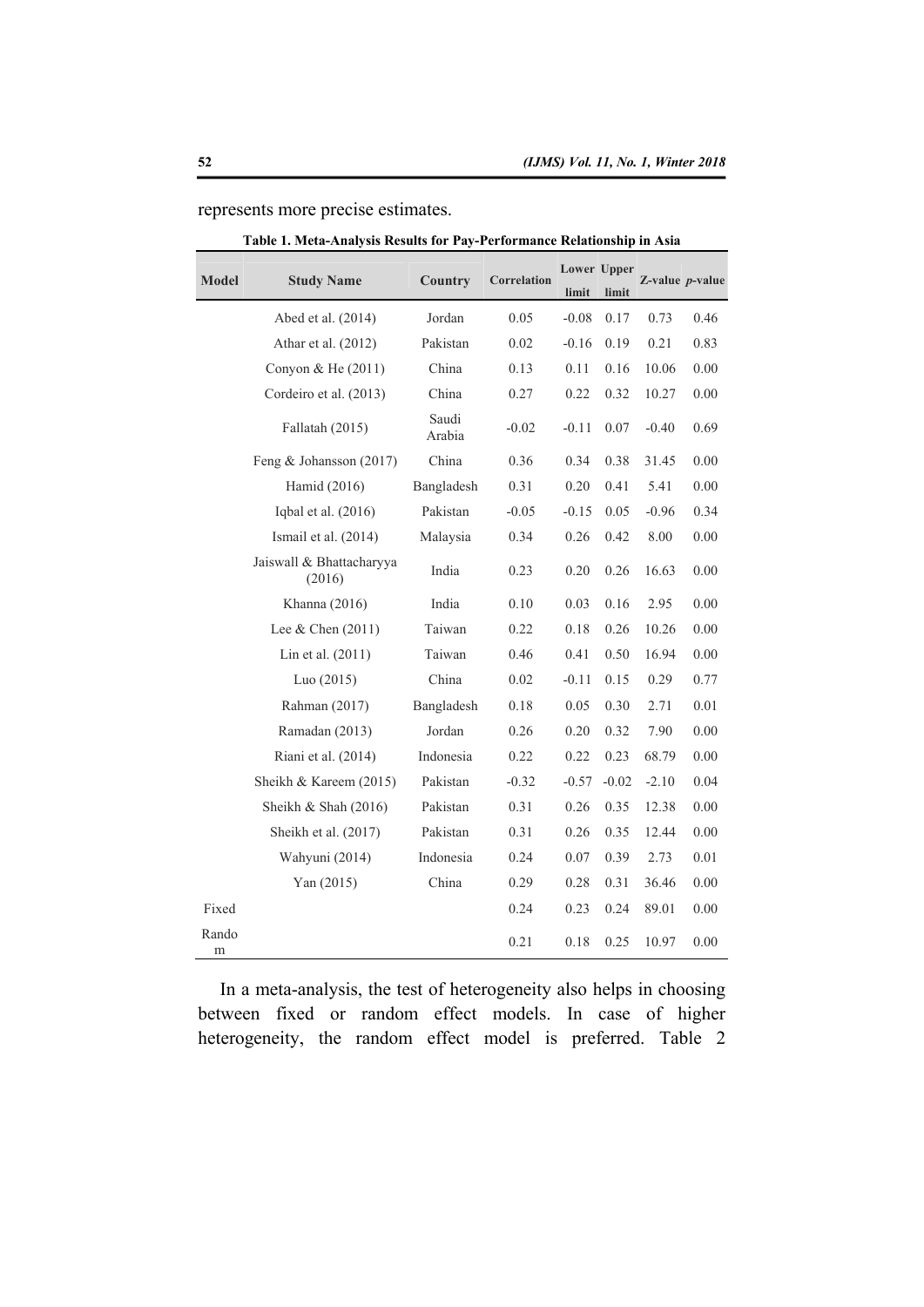demonstrates the statistics for heterogeneity. The Q-value represents the observed dispersion. If Q-value is equal to the degree of freedom (df), then it can be posited that all subjects share a common effect size. However, in the case of this study, Q-value (497.86) is much higher than df (21). Thus, random effect model is preferable in this case. Moreover, the *p*-value is less than 0.05 which further confirms the utilization of the random effect estimation. I-squared statistics denote that almost 96 percent of the observed variance between studies is due to the real difference in the effect size and just 4 percent of the observed variance could be based on random error. Tau-squared is also an important estimate in the meta-analysis as it is between studies variance that can be utilized in estimating weights. Fixed effect model assumes that Tau-squared is zero (Borenstein et al., 2009). However, Table 2 shows that Tau-squared is not exactly zero, therefore, random effect is desirable to use in this scenario.

**Table 2. Test of Heterogeneity** 

| Heterogeneity |    |       |        |       | Tau-squared                                           |       |       |
|---------------|----|-------|--------|-------|-------------------------------------------------------|-------|-------|
| O-value       | df |       |        |       | P-value I-squared Tau Squared Standard Error Variance |       | Tau   |
| 497.86        | 21 | 0.000 | 95.782 | 0.007 | 0.005                                                 | 0.000 | 0.081 |

In order to conduct moderator analysis, meta-regression technique is utilized. Both method of moments and fixed effect models are illustrated in Table 3 to provide comparative insight. The results estimated by fixed effect model are all significant. According to the model, there is a positive effect of development and literacy on the pay-performance relationship, however, Islamic system, corruption perception index and gender inequality have a negative influence on the pay-performance association in Asia. Based on the results of fixed effect model,  $H_2$  and  $H_4$  cannot be accepted, but rest of the results are consistent with the proposed hypotheses. Results show that Islamic Asian countries have weaker CEO pay-performance relationship. As the higher level of corruption perception index (CPI) scores indicate lower level of corruption, thus, the negative coefficient indicates that there is a stronger CEO pay-performance sensitivity in the Asian countries with the higher level of corruption. On the other hand, the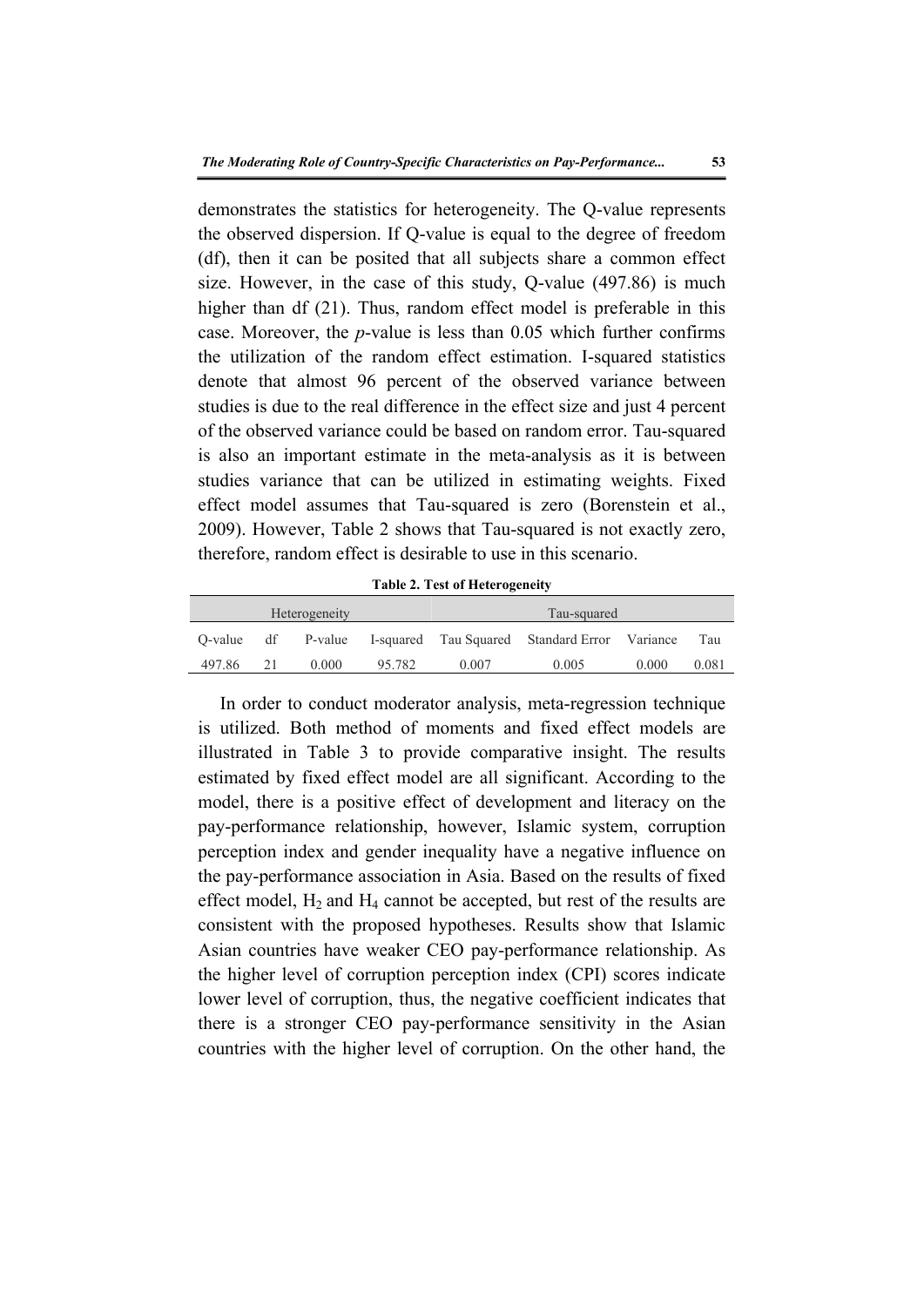results from the method of moments are different. The aforementioned debate argued that fixed effect model is not preferable in the presence of heterogeneity. Furthermore, the true effect cannot be same for all studies in this case, because these studies are conducted in different countries which have different country-specific characteristics. Thus, method of moments is a more preferable technique in this context.

|                      | <b>Fixed Effect</b> |           |               | Method of Moments |                        |               |  |
|----------------------|---------------------|-----------|---------------|-------------------|------------------------|---------------|--|
| Variable             | Point<br>estimate   | S.E.      | $p-$<br>Value | Point<br>estimate | S.E.                   | $p-$<br>Value |  |
| Islamic<br>Practices | $-0.046$            | 0.00<br>6 | 0.000         | $-0.067$          | 0.04<br>7              | 0.083         |  |
| Development          | 0.304               | 0.05<br>6 | 0.000         | 0.325             | 0.19<br>$\overline{2}$ | 0.064         |  |
| Corruption           | $-0.002$            | 0.00<br>1 | 0.000         | 0.002             | 0.00<br>$\overline{2}$ | 0.112         |  |
| Gender<br>Inequality | $-0.174$            | 0.01<br>9 | 0.000         | $-0.272$          | 0.11<br>5              | 0.018         |  |
| Literacy             | 0.001               | 0.00<br>0 | 0.000         | 0.002             | 0.00<br>1              | 0.045         |  |

**Table 3. Meta-Regression for Moderator Analysis** 

Fixed effect model could yield false positive results as it ignores between-study error. On the other hand, random effect's method of moment considers both between-study and within-study variances (Chen, Manning, & Dupuis, 2012). Moreover, this study is not assuming that effect sizes are normally distributed, therefore, method of moment technique can be used (Borenstein et al., 2009). Owing to the smaller sample size, more strict assumptions may yield insignificant results. The findings of the study suggested that there is a borderline significant trend related to the effect of Islamic practices on pay-performance link ( $p < 0.1$ ). Despite a little significant *p*-value,  $H_2$ cannot be accepted as the point estimate shows negative statistic which means there is a lower level of pay-performance association in Muslim majority country. The study cannot confirm any effect of corruption on pay-performance relationship as we do not find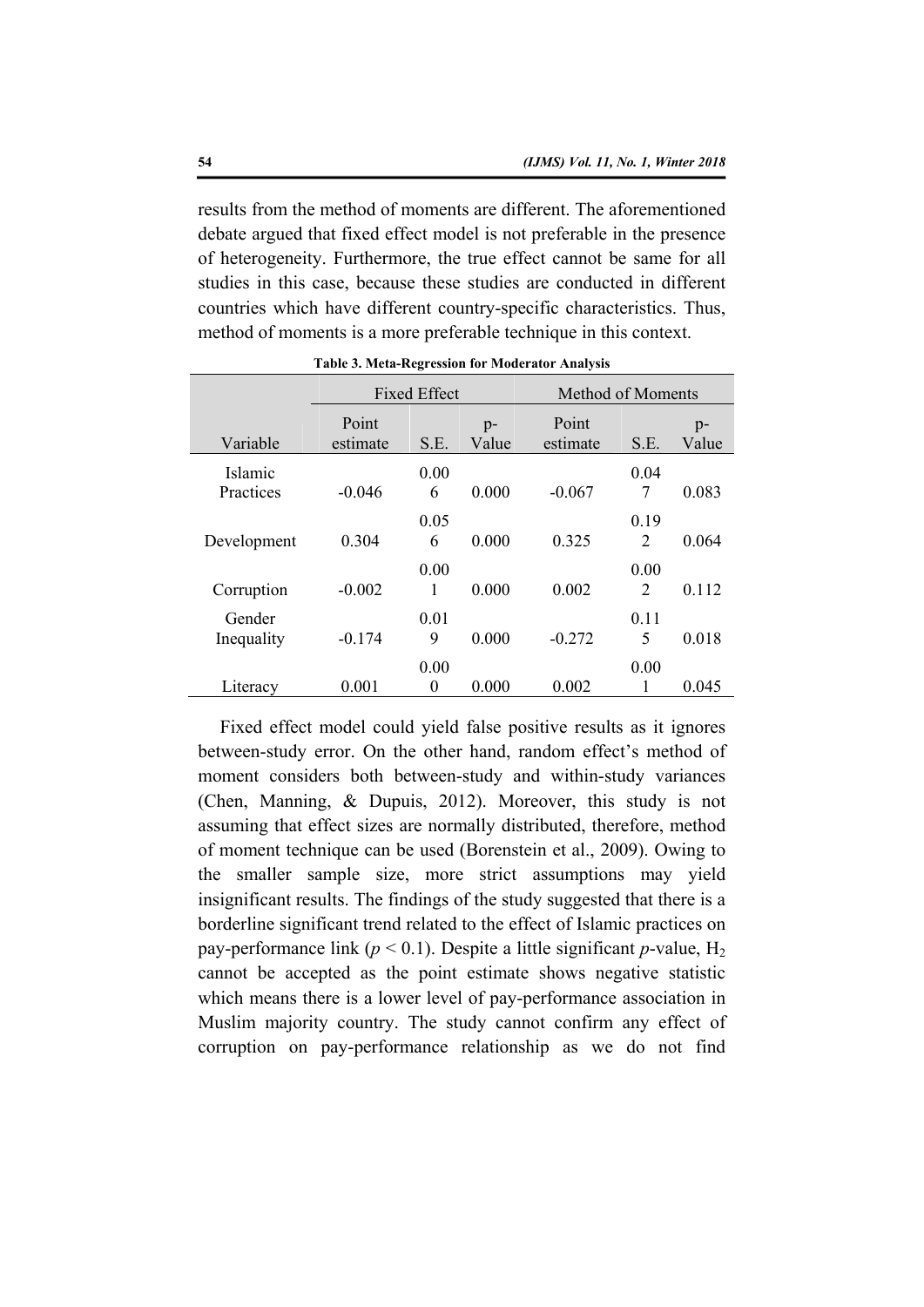sufficient support to accept the H<sub>4</sub> ( $p > 0.1$ ). However, H<sub>3</sub>, H<sub>5</sub>, and H<sub>6</sub> are accepted as the *p*-values show significant statistics ( $p < 0.05$ ).

A strong pay-performance relationship was proposed in Muslim countries but the statistical evidence is vice versa. The results are contrary to the argument of Norris and Inglehart (2011) that Muslim employees prefer to receive variable compensation. There is a possibility that Islamic countries have not truly implemented Islamic laws in their industrial settings due to which the influence of religion on governmental decision and policy-making becomes ineffective (Lugo, Cooperman, Bell, O'Connell, & Stencel, 2013). Additionally, Majeed and Zainab (2017) also argued that Islamic financial institutions are not operating according to the true spirits of Sharia in Muslim majority countries. With respect to the country's development, the results describe that more developed Asian countries have a better pay-performance relationship. It is factual that more developed countries adopt better corporate governance mechanisms as compared to less developed countries (Claessens, 2006). This evidence is also consistent with the study of Greckhamer (2016), that developed countries reject inequality and constrain unjust compensation practices.

The results obtained from fixed effect model postulate that corruption perception index has a negative effect on the payperformance relationship. However, as this study is pursuing method of moment, therefore, this study considers that corruption plays no role in influencing pay-performance relationship in Asian countries. It cannot be confirmed statistically that higher level of corruption is associated with less efficient compensation practices as proposed by Cumming et al. (2013).

The study also signifies that there is a weak pay-performance relationship in the presence of gender inequality. This result is consistent with the prior study conducted by Albanesi et al. (2015) that gender biasness reduces pay-performance sensitivity. Last but not the least, this study found a positive and significant effect of literacy on the pay-performance relationship. This result is consistent with the proposition of Sudhir and Talukdar (2015), that more education leads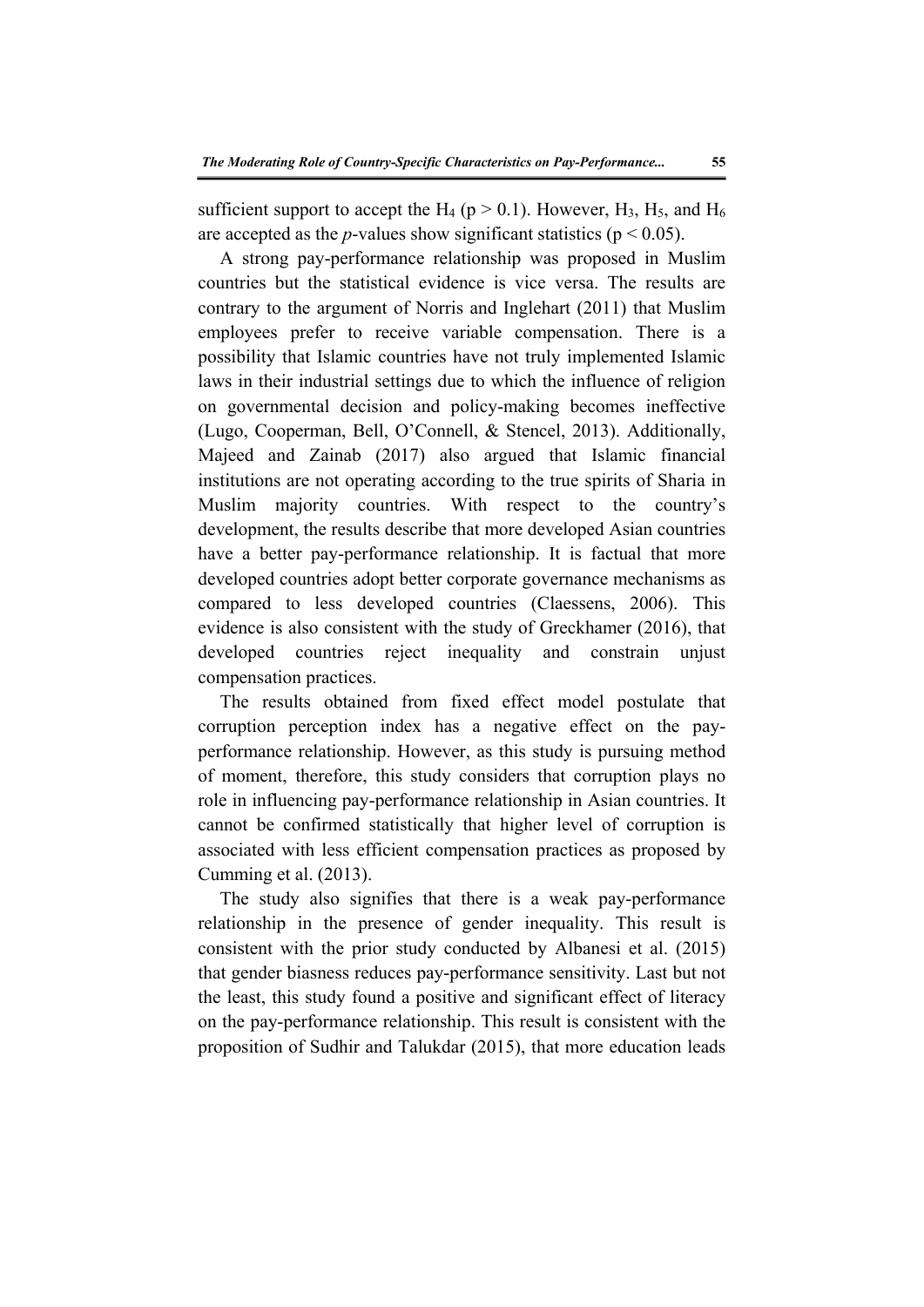to higher accountability, promotes transparency and restricts corrupt environment through which corporate governance practices in a country could be improved.

# **Conclusions**

This study integrates the findings of prior studies pertaining to the relationship between CEO compensation and firm performance in Asian countries through meta-analysis technique. This study gives grounds for random effect rather than fixed effect model due to the detection of heterogeneity in the model. The general meta-analysis results demonstrate that CEO compensation in Asia is aligned with firm performance but the magnitude is small. Furthermore, the moderator analysis through method of moments revealed that there is a positive and significant effect of country's development and literacy while a negative effect of gender inequality and Islamic practices on the pay-performance relationship. On the other hand, results of metaregression indicate that there is no significant influence of corruption on pay-performance link.

Although underexplored until now, this study could help Asian policymakers to foster economic growth by shaping superior corporate governance practices. It is confirmed that more developed countries have tighter CEO pay-performance link which reflects better corporate governance practices and high level of investor protection. Thus, investors may less likely face agency conflicts in more developed Asian countries. In order to attract foreign investments, Asian countries should strengthen their corporate governance structures especially through efficient compensation practices. Asian policymakers should also pay special attention to the adult and youth education to fight against corruption and improve transparency in the country. High level of literacy can be a source of regulating good corporate governance practices and mitigating the level of agency conflicts.

On the other hand, managerial entrenchment effect is detected under gender inequality and Muslim majority. Consistent with the findings of the prior theoretical and empirical evidence, it can be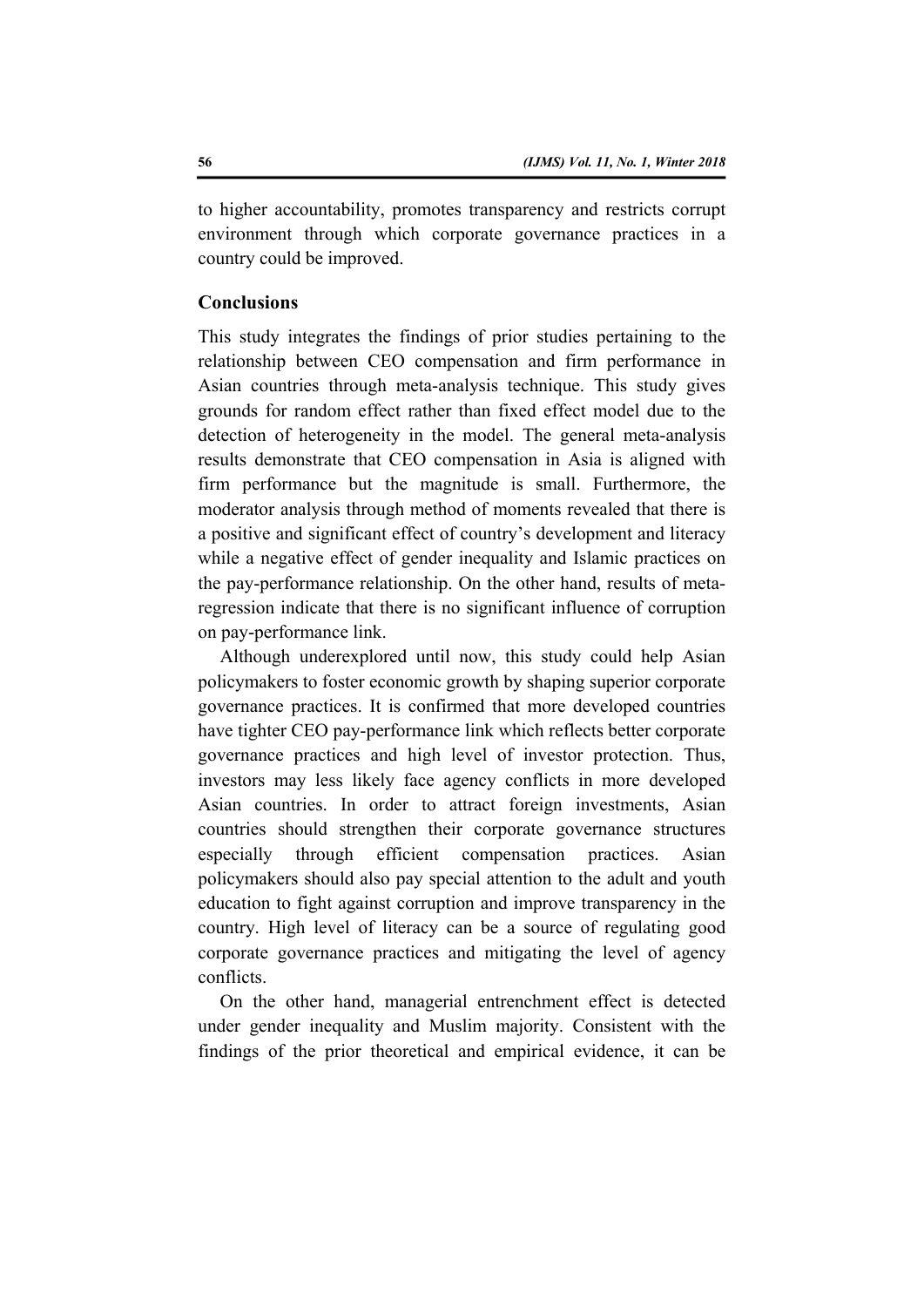purported that gender inequality leads to inefficient pay-setting process and weak corporate governance. Some unchallenged Asian cultures of male dominance restrict equity compensation structures to reward males more than their female counterparts (Huynh, 2016). However, Asian countries should understand that females are contributing effectively in developing Western economies due to their consistency and exhaustive decision-making capability. Thus, women empowerment in Asian countries could benefit overall economy of the firm.

It is very unfortunate that omnipresent corruption has corroded Muslim cultures and communities around the globe. Muslim majority countries are engaged in several corrupt practices and behaviors including breach of trust, stealing public property, exploiting rights of others through nepotism, selling fraudulent goods, laundering money, and ingesting bribery. In order to fortify this claim, Rehman and Askari (2010) self-declared Islamic countries are not truly practicing Islamic principles. The implementation of actual Islamic economic system could lead to a legitimate political authority, well-functioning markets, ethical business practices, absence of waste and hoarding, absence of corruption, equal opportunity and respect for human rights. It is suggested that Muslim majority countries should introduce flexible Sharia laws consistent with modern Western economic system to eradicate managerial entrenchment and corrupt practices from their country.

The heterogeneity in the model is very high despite the incorporation of several country-specific moderators in the model. Therefore, future studies should also consider additional information and other moderators to enhance the model's homogeneity. Although Valentine, Pigott and Rothstein (2010) argued that even two studies can be considered for meta-analysis, but it is believed that future studies should consider more published and unpublished studies to improve the reliability of effect size and to reduce any publication bias in this context. We have taken the values of moderators (macroeconomic factors) for the same year as the publication year of the articles but some of the values were not publicly available for the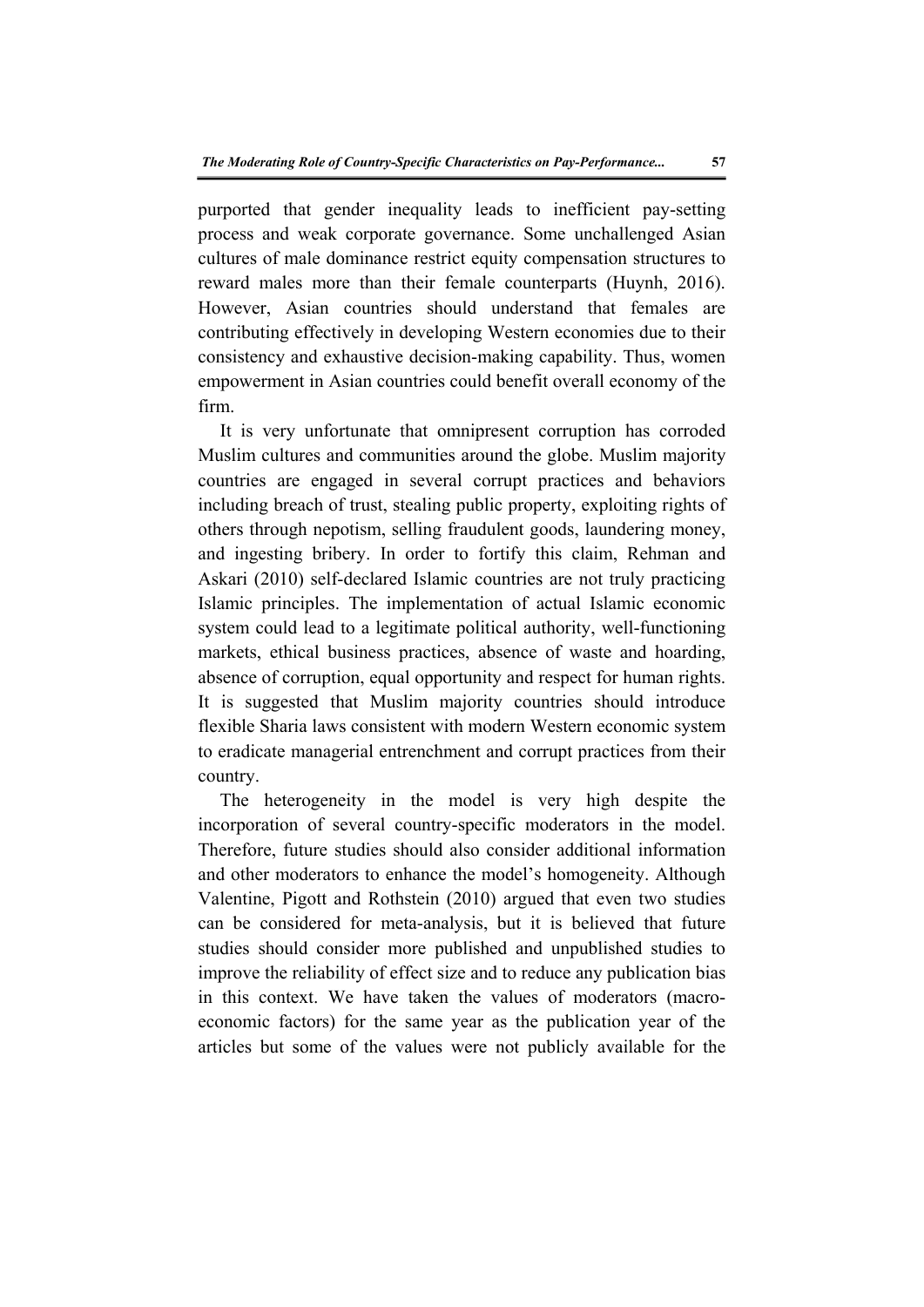recent years due to which last available data are considered. This is one of the limitations of the study which should be overcome by future studies. Furthermore, this study is limited to only accountingbased performance measures, thus, effect size on the relationship between CEO compensation and market performance should also be investigated. According to Cochran and Wood (1984), accountingbased measured performance can be manipulated by managers, therefore, CEO compensation should also be aligned with market performance to encourage long-term goal orientation and to reduce managerial myopic behavior.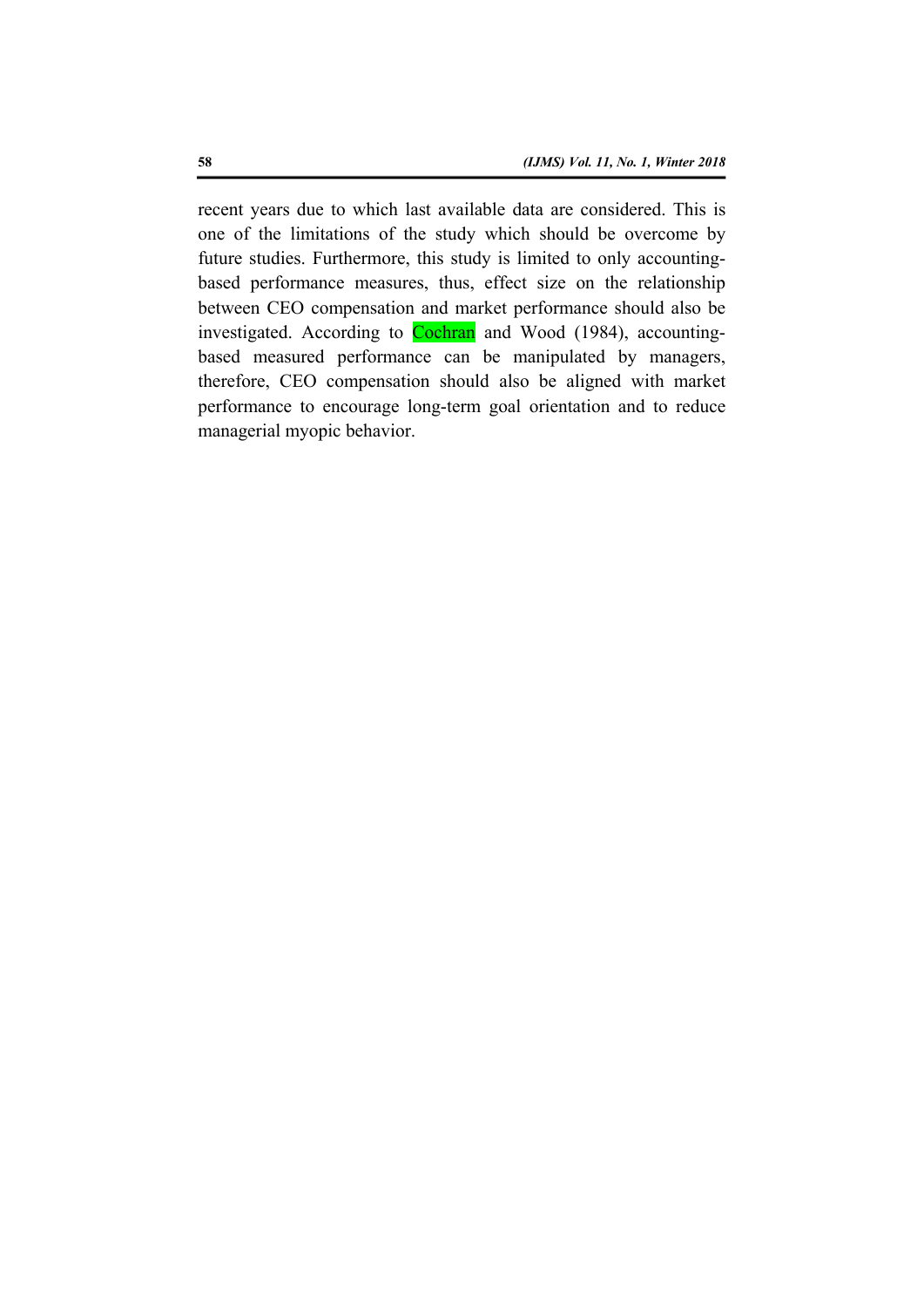#### **References**

- Abed, S., Suwaidan, M., & Slimani, S. (2014). The determinants of chief executive officer compensation in Jordanian industrial corporations. *International Journal of Economics and Finance*, *6*(12), 110-118.
- Ahn, S., & Choi, W. (2009). The role of bank monitoring in corporate governance: Evidence from borrowers' earnings management behavior. *Journal of Banking & Finance*, *33*(2), 425-434.
- Albanesi, S., Olivetti, C., & Prados, M. J. (2015). Gender and dynamic agency: Theory and evidence on the compensation of top executives. In *Gender in the Labor Market* (pp. 1-59). Emerald Group Publishing Limited.
- Anjam, Z. (2010). Determinants of CEO compensation in Pakistan from 2007 to 2009 (Master's thesis). University of Agder.
- Athar, I., Khan, M. I., & Ali, S. (2012). CEO compensation and bank Performance. *American Journal of Scientific Research, 78*, 93- 100.
- Azman, I., Alimi, A., & Rashidi, A. (2014). Effect of manager's role in performance based pay on employee outcomes. *Global Journal Al-Thaqafah*, *4*(2), 41-58.
- Baker, B. (2011). *World development: An essential text*. New Internationalist.
- Bebchuk, L. A., Cohen, A., & Spamann, H. (2010). The wages of failure: Executive compensation at Bear Stearns and Lehman 2000-2008. *Yale Journal on Regulation.*, *27*, 257-282.
- Bell, J., Lugo, L., Cooperman, A., O'Connell, E., & Stencel, S. (2013). The World's Muslims: Religion, Politics and Society, *Pew Research Center*, (202), 419-4562.
- Borenstein, M., Hedges, L. V., Higgins, J., & Rothstein, H. R. (2009). *Introduction to meta-analysis*. New York, USA: John Wiley & Sons Ltd.
- Botero, J., Ponce, A., & Shleifer, A. (2013). Education, complaints, and accountability. *The Journal of Law and Economics*, *56*(4), 959- 996.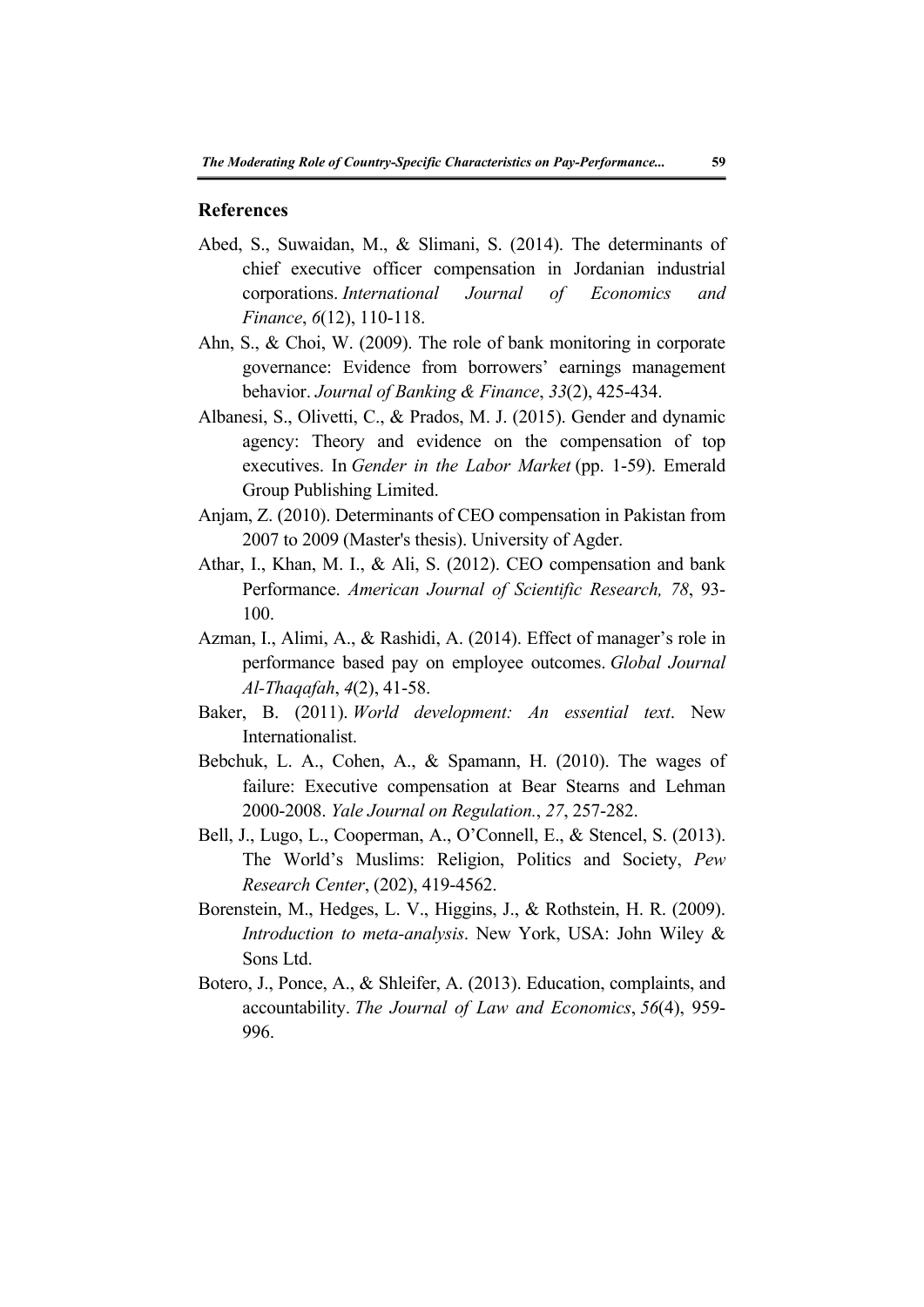- Brannick, M. T., Yang, L. Q., & Cafri, G. (2011). Comparison of weights for meta-analysis of r and d under realistic conditions. *Organizational Research Methods*, *14*(4), 587-607.
- Bushman, R. M., & Smith, A. J. (2003). Transparency, financial accounting information, and corporate governance. *Economic Policy Review, 9*(1), 65-87.
- Carter, D. A., D'Souza, F., Simkins, B. J., & Simpson, W. G. (2010). The gender and ethnic diversity of US boards and board committees and firm financial performance. *Corporate Governance: An International Review*, *18*(5), 396-414.
- Cattelan, V. (2009). From the concept of Haqq to the prohibitions of Riba, Gharar and Maysir in Islamic finance. *International Journal of Monetary Economics and Finance*, *2*(3-4), 384-397.
- Chen, H., Manning, A. K., & Dupuis, J. (2012). A method of moments estimator for random effect multivariate metaanalysis. *Biometrics*, *68*(4), 1278-1284.
- Cheng, S., & Firth, M. (2006). Family ownership, corporate governance, and top executive compensation. *Managerial and Decision Economics*, *27*(7), 549-561.
- Cho, K. R., Huang, C. H., & Padmanabhan, P. (2014). Foreign ownership mode, executive compensation structure, and corporate governance: Has the literature missed an important link? Evidence from Taiwanese firms. *International Business Review*, *23*(2), 371-380.
- Christiansen, L., Lin, H., Pereira, J., Topalova, P. B., & Turk, R. (2016). Gender diversity in senior positions and firm performance: Evidence from Europe. *IMF Working Paper*, 16/50.
- Claessens, S. (2006). Corporate governance and development. *The World Bank Research Observer*, *21*(1), 91-122.
- Cochran, P. L., & Wood, R. A. (1984). Corporate social responsibility and financial performance. *Academy of management Journal*, 27(1), 42-56.
- Cohen, J. (1962). The statistical power of abnormal-social psychological research: A review. *Journal of Abnormal and Social Psychology, 65*, 145-153.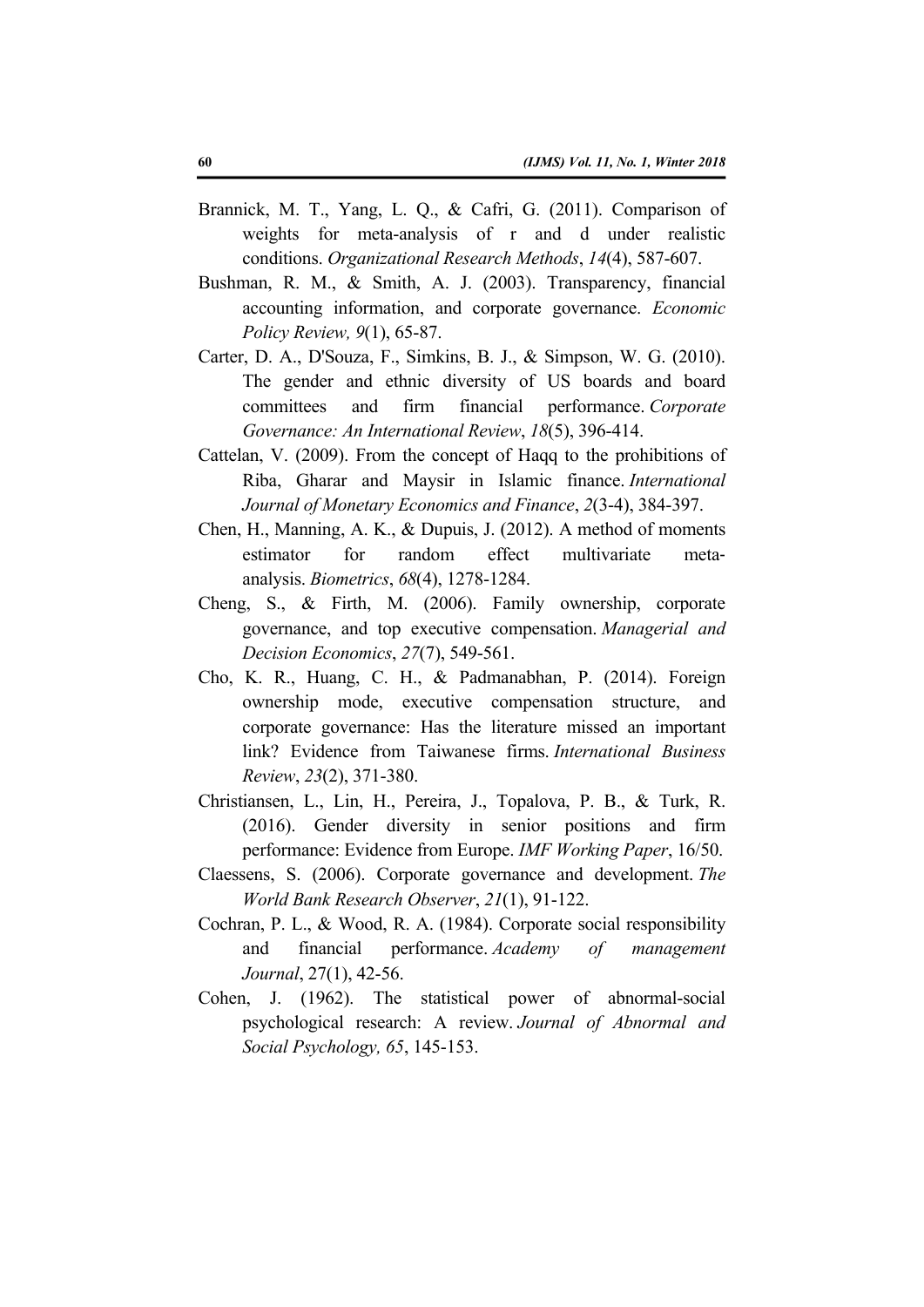- Conyon, M. J., & He, L. (2011). Executive compensation and corporate governance in China. *Journal of Corporate Finance*, *17*(4), 1158- 1175.
- Cordeiro, J. J., He, L., Conyon, M., & Shaw, T. S. (2013). Informativeness of performance measures and Chinese executive compensation. *Asia Pacific Journal of Management*, *30*(4), 1031- 1058.
- Core, J. E., Guay, W. R., & Rusticus, T. O. (2006). Does weak governance cause weak stock returns? An examination of firm operating performance and investors' expectations. *The Journal of Finance*, *61*(2), 655-687.
- Correa, R., & Lel, U. (2016). Say on pay laws, executive compensation, pay slice, and firm valuation around the world. *Journal of Financial Economics*, *122*(3), 500-520.
- Cumming, D., Fleming, G., Johan, S., & Najar, D. (2013). Law and corruption in venture capital and private equity. In R. Cressy, D. Cumming, C. Mallin (Eds.), *Entrepreneurship, Finance, Governance and Ethics* (pp. 87-110). Springer Netherlands.
- dela Rama, M. (2012). Corporate governance and corruption: Ethical dilemmas of Asian business groups. *Journal of Business Ethics*, *109*(4), 501-519.
- Devers, C. E., Cannella, A. A., Reilly, G. P., & Yoder, M. E. (2007). Executive compensation: A multidisciplinary review of recent developments. *Journal of Management*, *33*(6), 1016-1072.
- Dezsö, C. L., & Ross, D. G. (2012). Does female representation in top management improve firm performance? A panel data investigation. *Strategic Management Journal*, *33*(9), 1072-1089.
- Doidge, C., Karolyi, G. A., & Stulz, R. M. (2007). Why do countries matter so much for corporate governance? *Journal of Financial Economics*, *86*(1), 1-39.
- Ellahie, A., Tahoun, A., & Tuna, I. (2017). Do common inherited beliefs and values influence ceo pay? *Journal of Accounting and Economics*. *64*(2), 346-367.
- Fallatah, Y. (2015). CEO compensation, firm performance and corporate governance, an empirical investigation of Saudi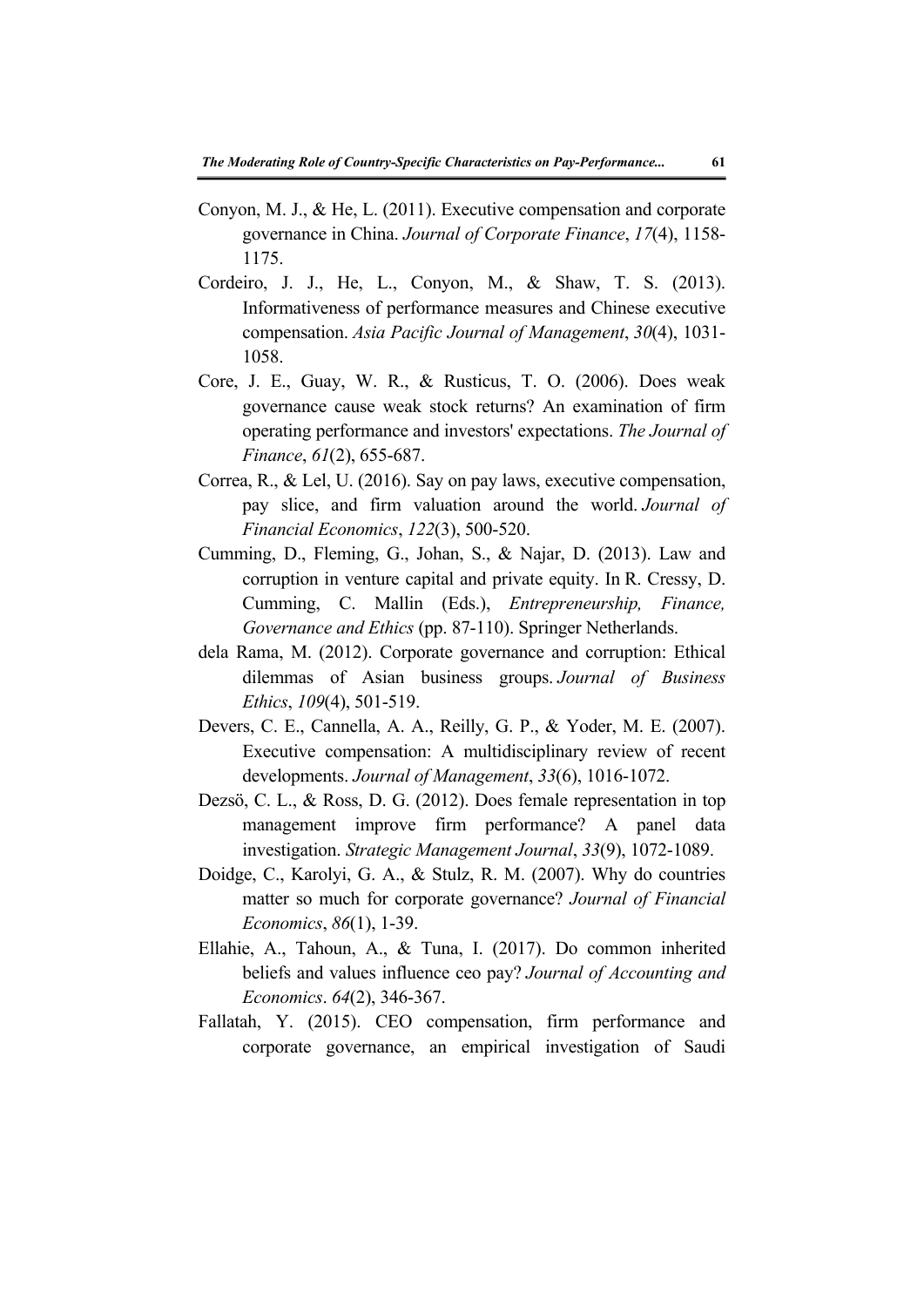Arabian companies. *Management Research Report*, *3*(16), 43-71.

- Fallatah, Y., & Dickins, D. (2012). Corporate governance and firm performance and value in Saudi Arabia. *African Journal of Business Management*, *6*(36), 10025-10034.
- Feng, X., & Johansson, A. C. (2015). Underpaid and corrupt executives in China's state sector. *Journal of Business Ethics*, 1-14.
- Feng, X., & Johansson, A. C. (2017). CEO incentives in Chinese statecontrolled firms. *Economic Development and Cultural Change*, *65*(2), 223-264.
- Frumkin, P., & Keating, E. K. (2010). The price of doing good: Executive compensation in nonprofit organizations. *Policy and Society*, *29*(3), 269-282.
- Ghosh, S. (2006). Do board characteristics affect corporate performance? Firm-level evidence for India. *Applied Economics Letters*, *13*(7), 435-443.
- Ghosh, S. (2010). Firm performance and CEO pay: Evidence from Indian manufacturing. *The Journal of Entrepreneurship*, *19*(2), 137-147.
- Gompers, P., & Lerner, J. (1999). An analysis of compensation in the US venture capital partnership. *Journal of Financial Economics*, *51*(1), 3-44.
- Greckhamer, T. (2016). CEO compensation in relation to worker compensation across countries: The configurational impact of country‐level institutions. *Strategic Management Journal*, *37*(4), 793-815.
- Hall, B. J., & Liebman, J. B. (1998). Are CEOs really paid like bureaucrats? *The Quarterly Journal of Economics*, *113*(3), 653- 691.
- Hamid, M. K. (2016). A report on relationship between CEO compensation and firm performance: Evidence from the banking sector of Bangladesh (Unpublished Master's Thesis). Jahangirnagar University.
- Hao, Y., & Johnston, M. (1995). Reform at the crossroads: An analysis of Chinese corruption. *Asian Perspective*, *19*(1), 117-149.
- Heyzer, N. (2010). Women in Asia and the Pacific: Challenges and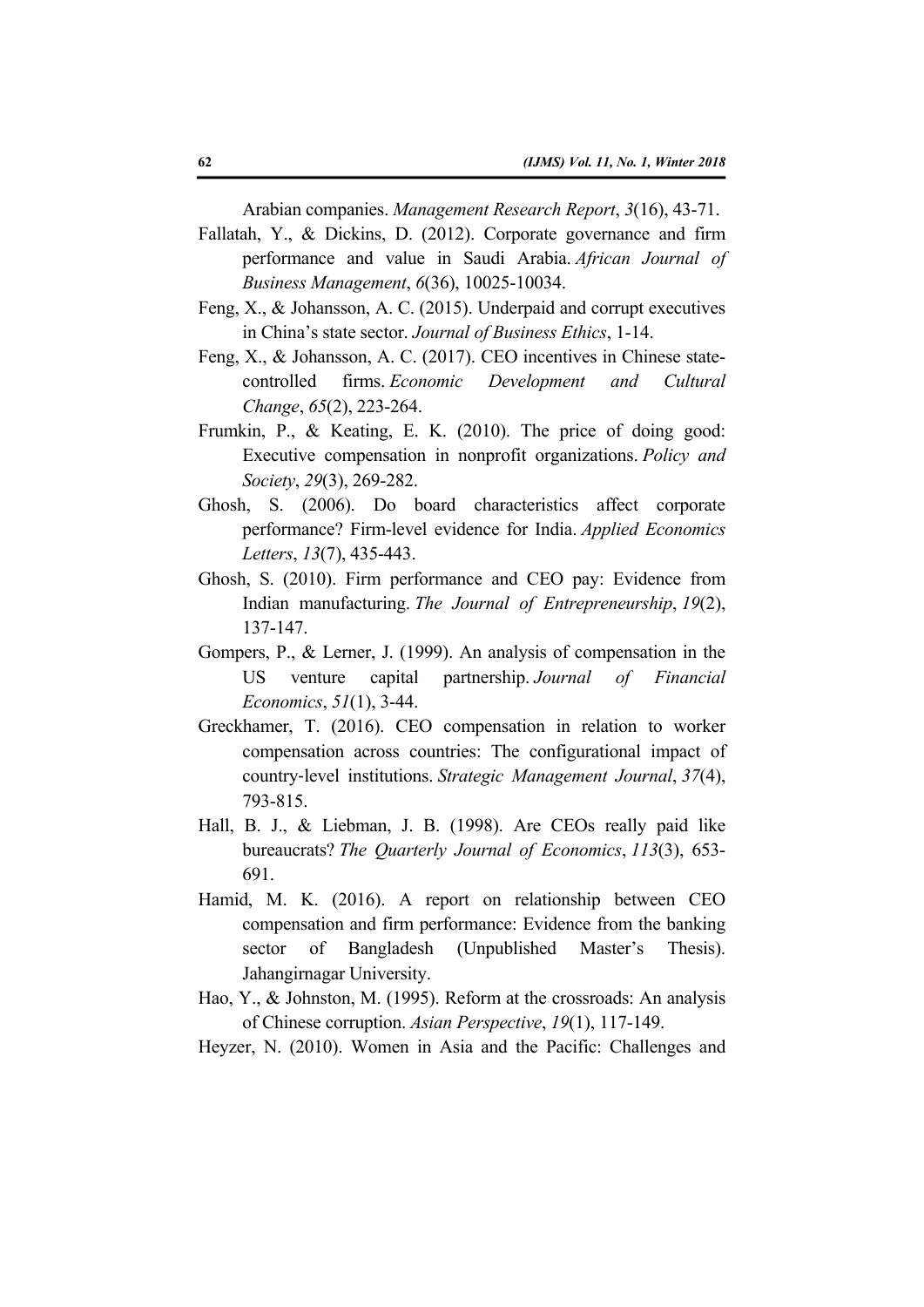priorities. Bangkok: UNESCAP.

- Hill, B., Lunn, M., Morrison, W., Mueller, J., & Robertson, C. (2015). Saudi Arabia: An overview of executive compensation, board structure, and sustainability. *Drake Management Review*, *4*(1/2), 20-33.
- Hope, O. K. (2003). Firm‐level disclosures and the relative roles of culture and legal origin. *Journal of International Financial Management & Accounting*, *14*(3), 218-248.
- Hunter, J. E., & Schmidt, F. L. (1990). Dichotomization of continuous variables: The implications for meta-analysis. *Journal of Applied Psychology*, *75*(3), 334-349.
- Huynh, P. (2016). *Assessing the gender pay gap in Asia's garment sector*. ILO Asia- Pacific Working paper series.
- Iqbal, A., Khan, M. I., & Ali, S. (2012). CEO compensation and bank performance. *American Journal of Scientific Research, 78*, 93- 100.
- Iqbal, S., Faisal, B., Sulehri, F. A., Latif, U., & Aziz, B. (2016). CEO compensation and firm performance-evidence from non-financial sector. *Annals of Education, 2*(1), 36-48.
- Ismail, S. B., Yabai, N. V., & Hahn, L. J. (2014). Relationship between CEO pay and firm performance: Evidences from Malaysia listed firms. *IOSR Journal of Economics and Finance*, *3*(6), 14-21.
- Jaiswall, S. S. K., & Bhattacharyya, A. K. (2016). Corporate governance and CEO compensation in Indian firms. *Journal of Contemporary Accounting & Economics*, *12*(2), 159-175.
- Jensen, M. C., & Meckling, W. H. (1976). Theory of the firm: Managerial behavior, agency costs and ownership structure. *Journal of Financial Economics*, *3*(4), 305-360.
- Jerzemowska, M. (2006). The main agency problems and their consequences. *Acta Oeconomica Pragensia*, *14*(3), 9-17.
- John, K., & Kedia, S. (2003). Institutions, markets, and growth: A theory of comparative corporate governance. *NYU Working Paper*, *6*(020).
- Kato, T., & Long, C. (2006). Executive compensation, firm performance, and corporate governance in China: Evidence from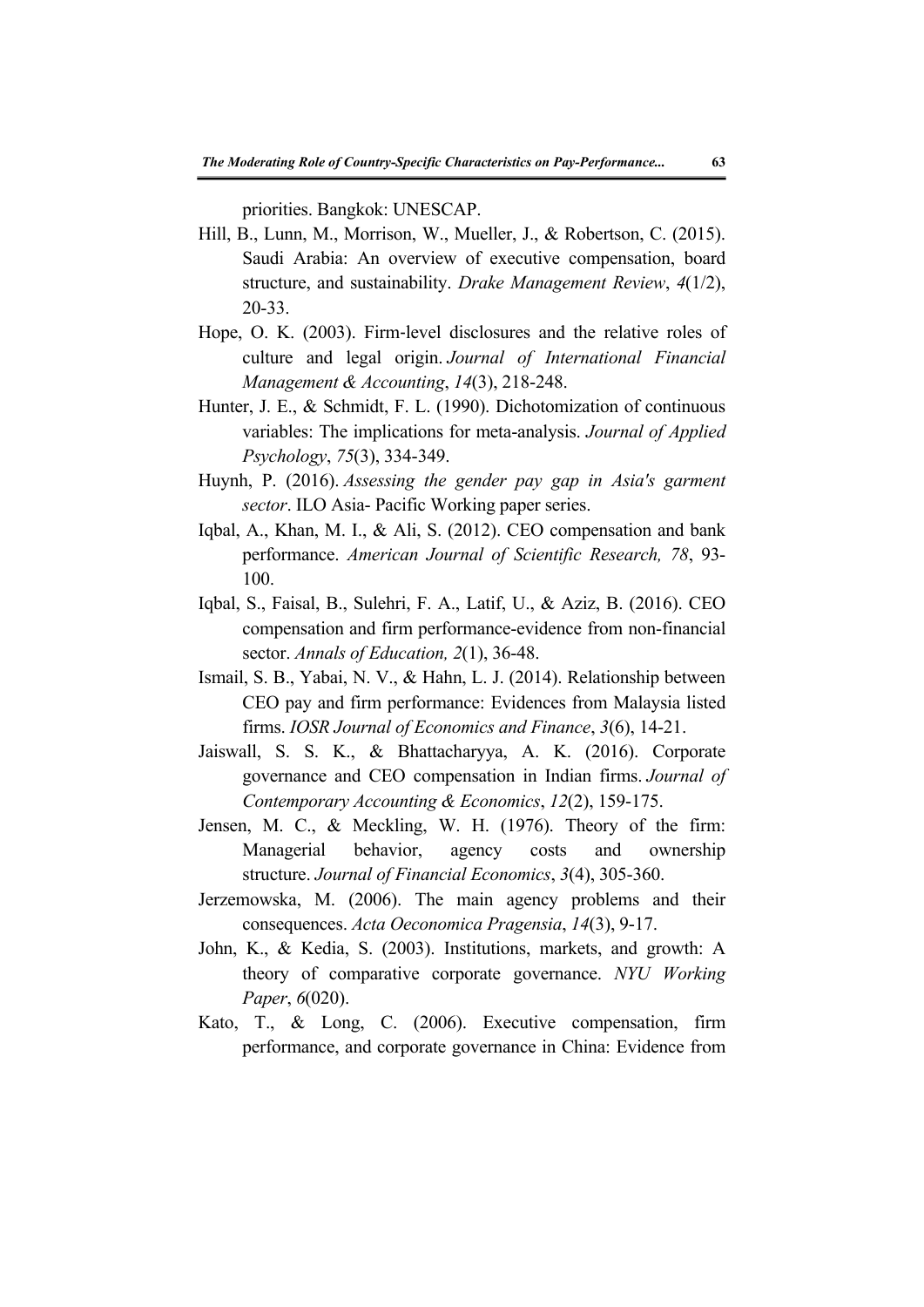firms listed in the Shanghai and Shenzhen Stock Exchanges. *Economic development and Cultural change*, *54*(4), 945-983.

- Kato, T., Kim, W., & Lee, J. H. (2007). Executive compensation, firm performance, and Chaebols in Korea: Evidence from new panel data. *Pacific-Basin Finance Journal*, *15*(1), 36-55.
- Keig, D. L., Brouthers, L. E., & Marshall, V. B. (2015). Formal and informal corruption environments and multinational enterprise social irresponsibility. *Journal of Management Studies*, *52*(1), 89- 116.
- Khan, W. A., & Vieito, J. P. (2013). CEO gender and firm performance. *Journal of Economics and Business*, *67*, 55-66.
- Khanna, V. (2016). Determinants of CEO Compensation. *International Journal of Management Excellence*, *6*(2), 679-683.
- Lee, S. P., & Chen, H. J. (2011). Corporate governance and firm value as determinants of CEO compensation in Taiwan: 2SLS for panel data model. *Management research Review*, *34*(3), 252-265.
- Leung, K. (2007). The glory and tyranny of citation impact: An East Asian perspective. *Academy of Management Journal*, *50*(3), 510- 513.
- Lin, Y. F., Liao, Y. C., & Chang, K. C. (2011). Firm performance, corporate governance and executive compensation in high-tech businesses. *Total Quality Management*, *22*(2), 159-172.
- Lipka, M. (2017). Muslims and Islam: Key findings in the U.S. and around the world. *Pew Research Center.*
- Lugo, L., Cooperman, A., Bell, J., O'Connell, E., & Stencel, S. (2013). The World's Muslims: Religion, Politics and Society. *Pew Research Center.*
- Luo, Y. (2015). CEO power, ownership structure and pay performance in Chinese banking. *Journal of Economics and Business*, *82*, 3-16.
- Majeed, M. T., & Zainab, A. (2017). How Islamic is Islamic banking in Pakistan? *International Journal of Islamic and Middle Eastern Finance and Management*, *10*(4), 470-483.
- Melgar, N., Rossi, M., & Smith, T. W. (2010). The perception of corruption. *International Journal of Public Opinion*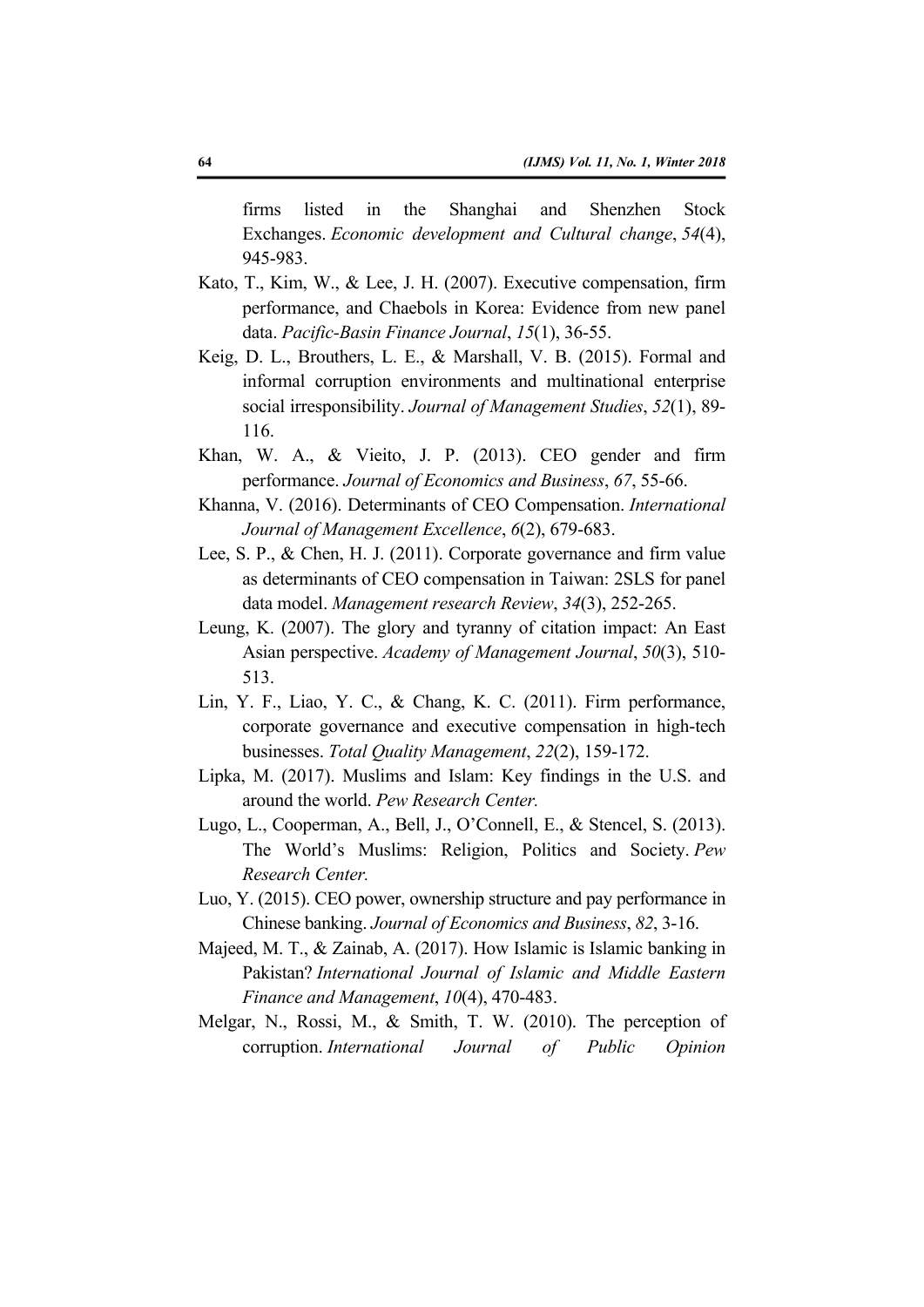*Research*, *22*(1), 120-131.

- Mengistae, T., & Xu, L. C. (2004). Agency theory and executive compensation: The case of Chinese state-owned enterprises. *Journal of Labor Economics*, *22*(3), 615-637.
- Meyer, K. (2006). Asian management research needs more selfconfidence. *Asia Pacific Journal of Management*, *23*(2), 119-137.
- Minhat, M., & Abdullah, M. (2014). Executive compensation in government-linked companies: evidence from Malaysia. *Applied Economics*, *46*(16), 1861-1872.
- Muñoz–Bullón, F. (2010). Gender‐Compensation differences among high‐level executives in the United States. *Industrial Relations: A Journal of Economy and Society*, *49*(3), 346-370.
- Murphy, K. J. (2002). Explaining executive compensation: Managerial power versus the perceived cost of stock options. *The University of Chicago Law Review*, *69*(3), 847-869.
- Ncube, F., & Maunganidze, L. (2014). Corporate governance and executive compensation in Zimbabwean state owned enterprises: A case of institutionalizedpredation. *Management*, *4*(6), 131-140.
- Noorbakhsh, F. (1998). A modified human development index. *World Development*, *26*(3), 517-528.
- Norris, P., & Inglehart, R. (2011). *Sacred and secular: Religion and politics worldwide*. Cambridge University Press.
- O'Dwyer, A. (2014). Corporate governance after the financial crisis: The role of shareholders in monitoring the activities of the board. *Aberdeen Student Law Review*, *5*, 112-133.
- Okpara, J. O. (2011). Corporate governance in a developing economy: Barriers, issues, and implications for firms. *Corporate Governance: The international Journal of business in Society*, *11*(2), 184-199.
- Paskelian, O. G., Bell, S., & Omer, K. (2012). Chinese executive compensation–Do political connections matter? *The Global Journal of Finance and Economics*, *9*(2), 105-119.
- Peng, M. W., Bhagat, R. S., & Chang, S. J. (2010). Asia and global business. *Journal of International Business Studies*, *41*(3), 373- 376.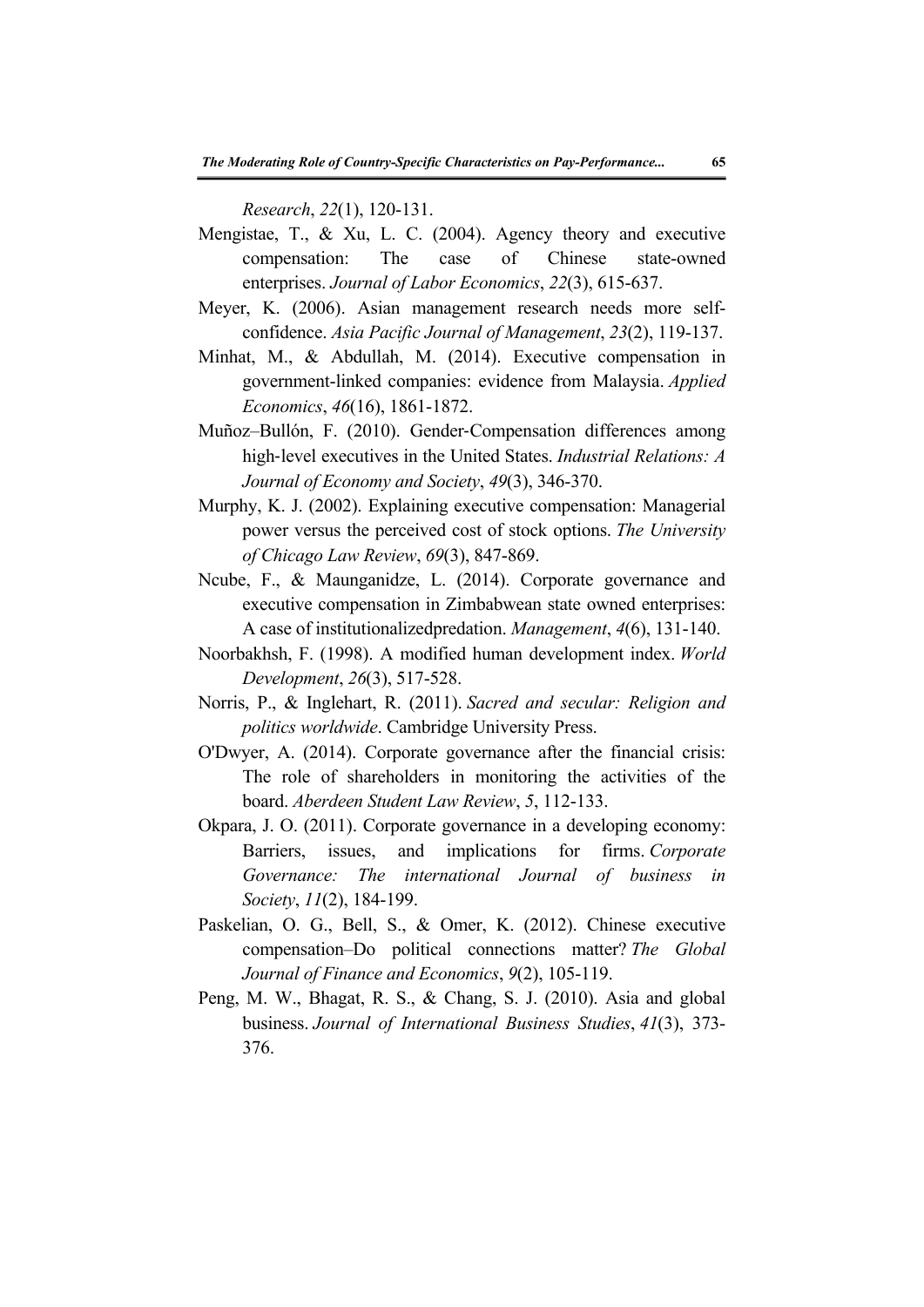- Peng, M. W., Sun, S. L., & Markóczy, L. (2015). Human capital and CEO compensation during institutional transitions. *Journal of Management Studies*, *52*(1), 117-147.
- Permanyer, I. (2013). A critical assessment of the UNDP's gender inequality index. *Feminist Economics*, *19*(2), 1-32.
- Pindado, J., Queiroz, V., & Torre, C. (2015). How do country‐level governance characteristics impact the relationship between R&D and firm value? *R&D Management*, *45*(5), 515-526.
- Rahman, M. M. (2017). Determinants of CEO compensation: Empirical evidence from listed banks of Bangladesh. Proceedings from *The 7th International Conference of The Japanese Accounting Review (TJAR)*, Rokkodai Campus of Kobe University, Japan.
- Raithatha, M., & Komera, S. (2016). Executive compensation and firm performance: Evidence from Indian firms. *IIMB Management Review*, *28*(3), 160-169.
- Ramadan, I. Z. (2013). Jordanian evidence for the pay-performance relation. *International Business Research*, *6*(3), 174-182.
- Randøy, T., Thomsen, S., & Oxelheim, L. (2006). A Nordic perspective on corporate board diversity. *Nordic Innovation Center.*
- rehman, S. S., & Askari, H. (2010). How Islamic are Islamic Countries? *Global Economy Journal*, *10*(2), 1-37.
	- Riani, A. L., Arifin, T., & Abi, P. (2014). Executive compensation, bank performance and risk taking: Some Indonesian evidence. *International Business Management*, *8*(6), 394-400.
- Richard, M. (2010). Pay for performance (P4P) programs in health Services: What is the evidence? *World Health Report. Background Paper*, 31.
- Rynes, S. L., Gerhart, B., & Parks, L. (2005). Personnel psychology: Performance evaluation and pay for performance. *Annual Review of Psychology*, *56*, 571-600.
- Sabattini, L. (2007). The Double-Bind Dilemma for Women in Leadership: Damned if you do, doomed if you don't. New York: Catalyst.
- Sheikh, M. F., & Shah, S. Z. A. (2016). Executive compensation, firm performance and corporate governance in an Emerging Economy.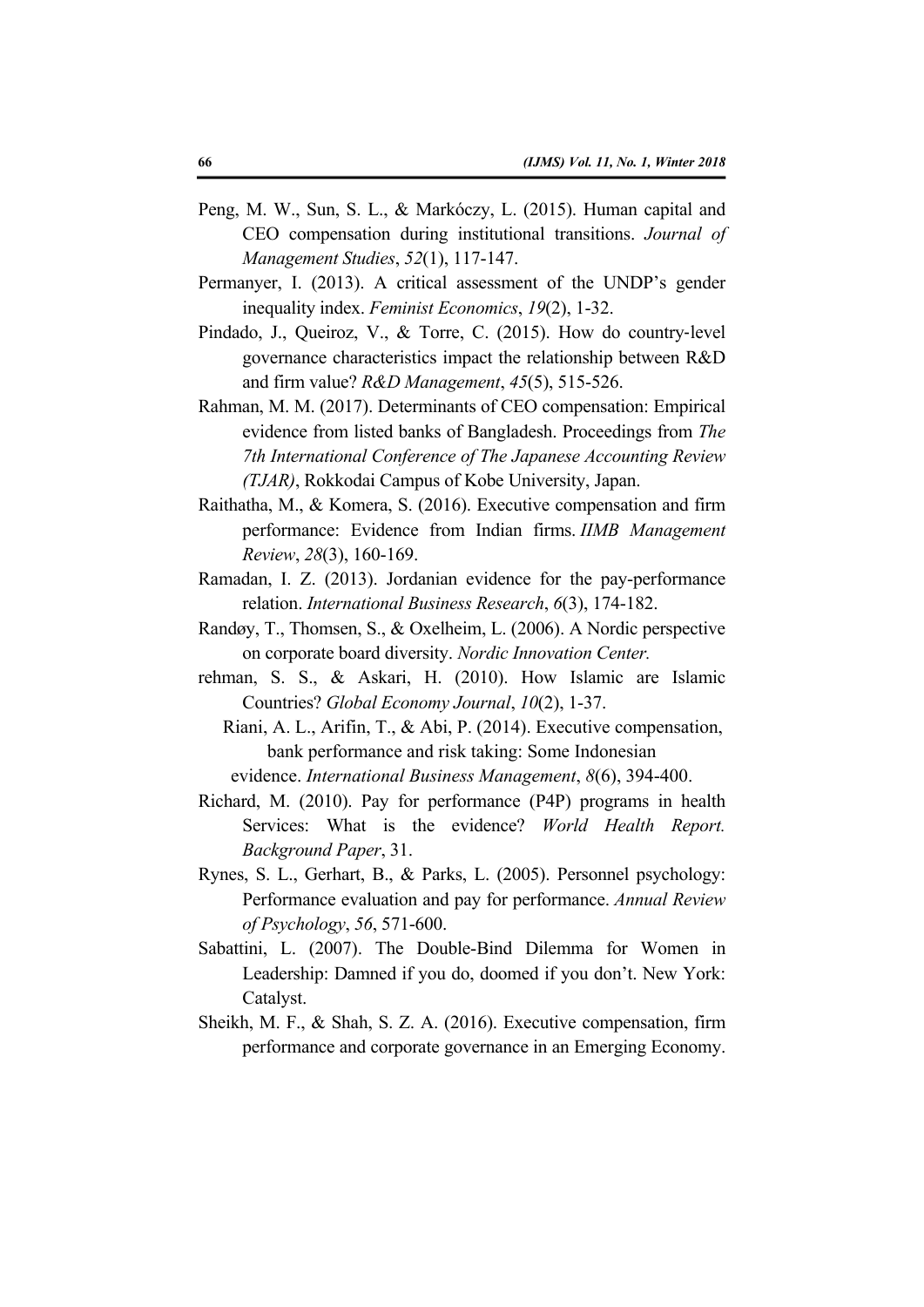Proceedings from *Business and Management Conferences* (No. 4406477), International Institute of Social and Economic Sciences.

- Sheikh, M. F., Shah, S. Z. A., & Akbar, S. (2017). Firm performance, corporate governance and executive compensation in Pakistan. *Applied Economics*, *50*(18), 2012-2027.
- Sheikh, N. A., & Kareem, S. (2015). The impact of board structure, ownership concentration, and CEO remuneration on performance of Islamic commercial banks in Pakistan. *Pakistan Journal of Islamic Research, 15*, 49-59.
- Stromquist, N. P. (2005). The political benefits of adult literacy. Paper Commissioned for the *EFA Global Monitoring Report 2006: Literacy for Life*.
- Stulz, R. M., & Williamson, R. (2003). Culture, openness, and finance. *Journal of Financial Economics*, *70*(3), 313-349.
- Subramanian, A., & Chakrabarti, R. (2011). Power, compensation and corruption: Theory and evidence. *Financial Institutional Center, 7*(11).
- Sudhir, K., & Talukdar, D. (2015). The "Peter Pan syndrome" in emerging markets: The productivity-transparency trade-off in IT adoption. *Marketing Science*, *34*(4), 500-521.
- Sun, S. L., Zhao, X., & Yang, H. (2010). Executive compensation in Asia: A critical review and outlook. *Asia Pacific Journal of Management*, *27*(4), 775-802.
- Terjesen, S., Aguilera, R. V., & Lorenz, R. (2015). Legislating a woman's seat on the board: Institutional factors driving gender quotas for boards of directors. *Journal of Business Ethics*, *128*(2), 233-251.
- Tosi, H. L., Werner, S., Katz, J. P., & Gomez-Mejia, L. R. (2000). How much does performance matter? A meta-analysis of CEO pay studies. *Journal of Management*, *26*(2), 301-339.
- Tricker, R. B., & Tricker, R. I. (2015). *Corporate governance: Principles, policies, and practices*. USA: Oxford University Press.
- Troiano, E. (2013). Why diversity matters. *Catalyst Knowledge Center*.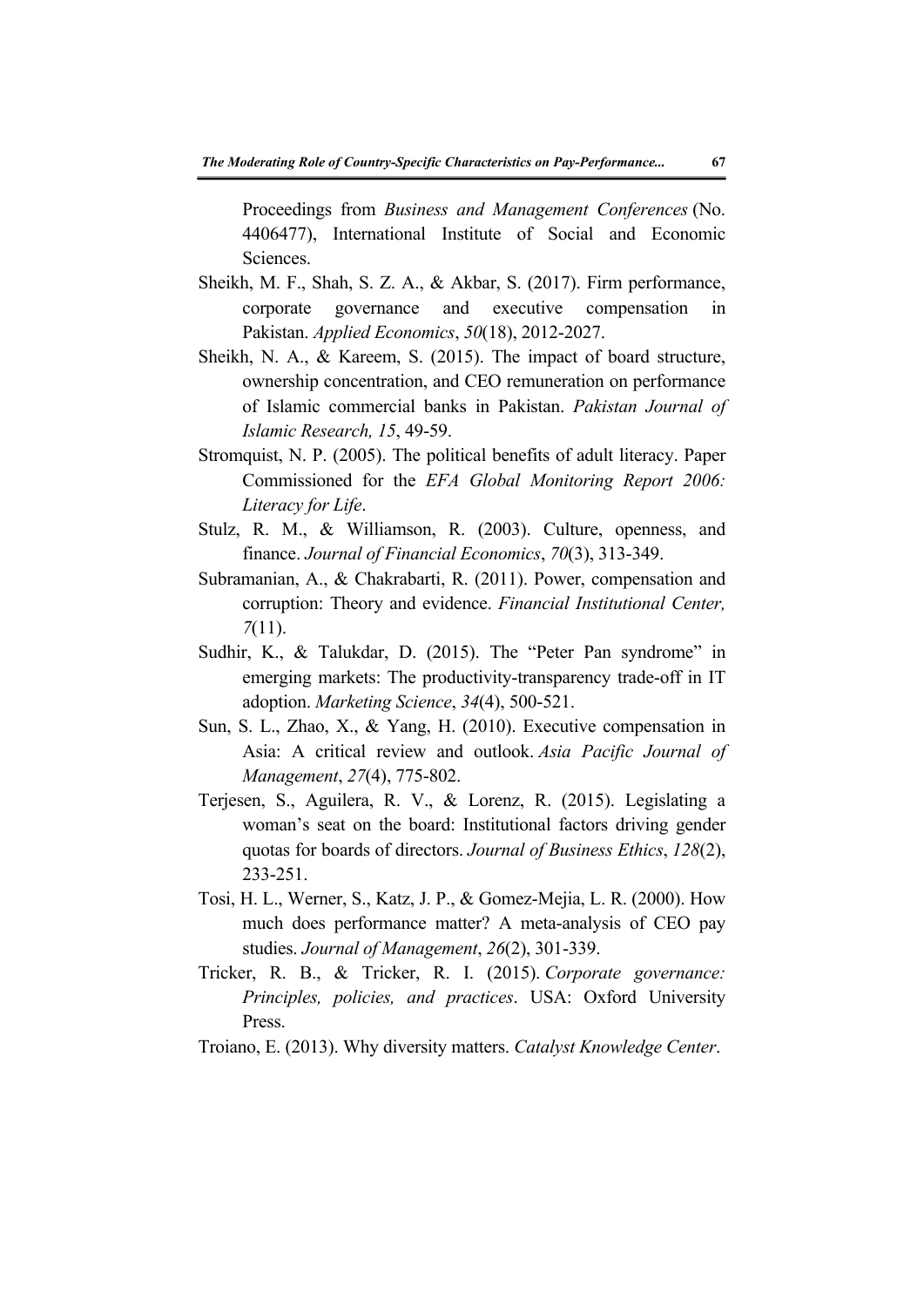- Unite, A. A., Sullivan, M. J., Brookman, J., Majadillas, M. A., & Taningco, A. (2008). Executive pay and firm performance in the Philippines. *Pacific-Basin Finance Journal*, *16*(5), 606-623.
- Usman, M., Akhter, W., & Akhtar, A. (2015). Role of board and firm performance in determination of CEO Compensation: Evidence from Islamic Republic of Pakistan. *Pakistan Journal of Commerce and Social Sciences*, *9*(2), 641-657.
- Valentine, J. C., Pigott, T. D., & Rothstein, H. R. (2010). How many studies do you need? A primer on statistical power for metaanalysis. *Journal of Educational and Behavioral Statistics*, *35*(2), 215-247.
- Van Essen, M., Otten, J., & Carberry, E. J. (2015). Assessing managerial power theory: A meta-analytic approach to understanding the determinants of CEO compensation. *Journal of Management*, *41*(1), 164-202.
- Vieito, J. P., & Khan, W. A. (2012). Executive compensation and gender: S&P 1500 listed firms. *Journal of Economics and Finance*, *36*(2), 371-399.
- Wahyuni, S. (2014). Past performance and executive compensation: Evidence from Indonesia. *Asian Social Science*, *10*(22), 241-246.
- Wood, P. R. (2007). Comparative law of security interests and title finance (Vol. 2). Sweet & Maxwell.
- Wu, X., Chandramohan, K., & Bali, A. S. (2016). Corporate governance and bribery: Evidence from the world business environment survey. In M. Dion, D. Weisstub, J. L. Richet (Eds.), *Financial Crimes: Psychological, Technological, and Ethical Issues* (pp. 219-234). Springer International Publishing.
- Xiao, Z., He, R., Lin, Z., & Elkins, H. (2013). CEO compensation in China: Accounting performance, corporate governance, and the gender gap. *Nankai Business Review International*, *4*(4), 309-328.
- Yahya, F., & Ghazali, Z. (2015). Beyond the conventional mechanisms of CEO Compensation: Empirical evidence from the financial sector of Pakistan. *International Journal of Business Research*, *15*(5), 71-84.
- Yan, Y. (2015). Determinants and consequences of executive